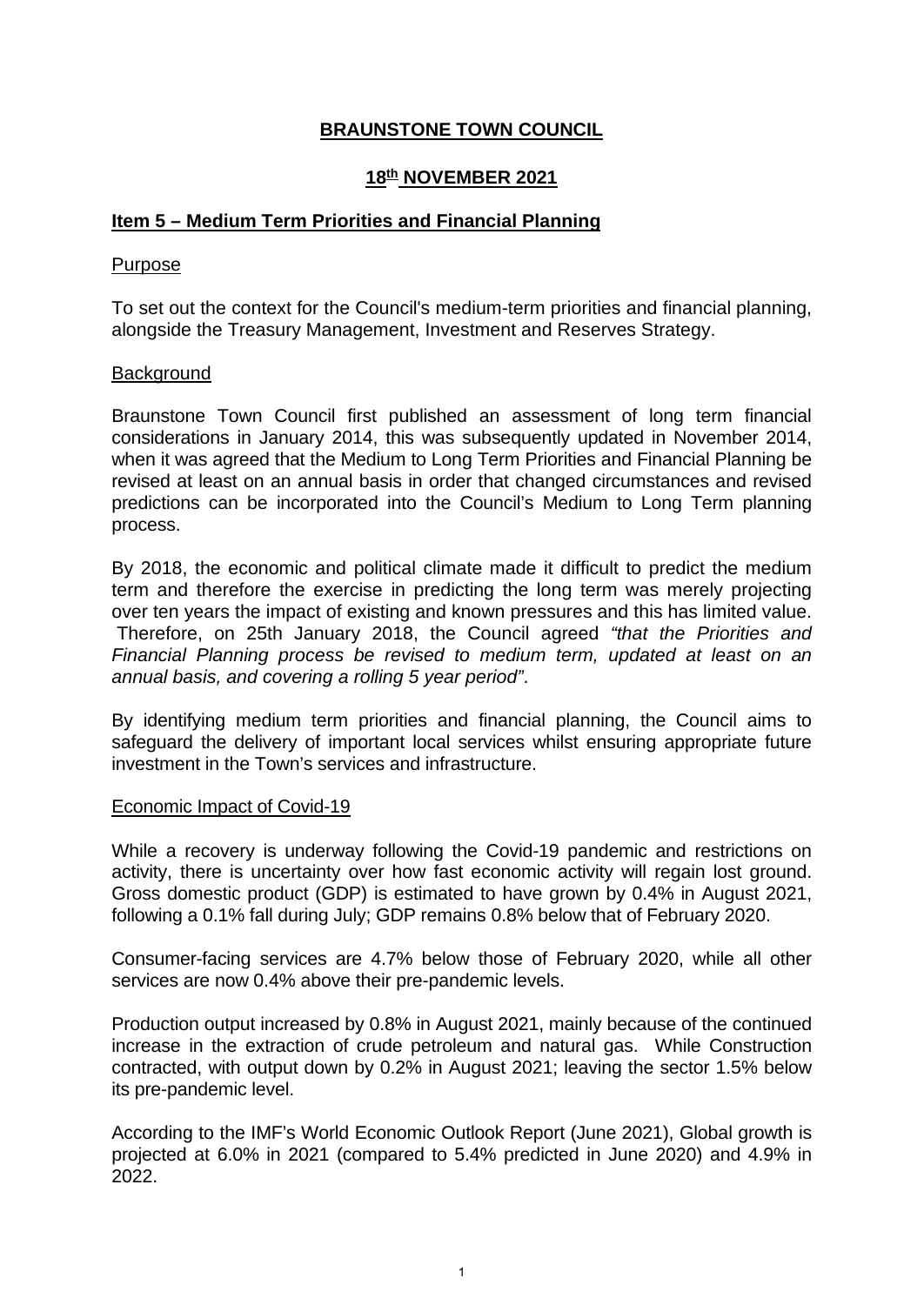Vaccine access has emerged as the principal fault line along which the global recovery splits into two blocs: those that can look forward to further normalisation of activity later in 2021 and early 2022 (the UK and almost all advanced economies) and those that will still face resurgent infections and rising Covid-19 death tolls. The recovery, however, is not assured even in countries where infections are currently very low so long as the virus circulates elsewhere.

### UK Economic and Political Context

In the UK, the Office for Budget Responsibility (OBR) latest *Economic and fiscal outlook* was published in March 2021. Growth, unemployment and borrowing figures were significantly revised compared to the previous report in November 2020. The OBR's next *Economic and fiscal outlook* is due to be published on 27th October 2021.

The Bank of England's Monetary Policy Committee on 22nd September 2021 judged that the existing stance of monetary policy remained appropriate and maintained the Bank Rate at 0.1%.

The Bank projects a period of excess demand in the near term, before demand and supply broadly balance as demand growth slows and constraints on supply ease. CPI inflation is projected to rise temporarily in the near term, to 4% owing largely to developments in energy and goods prices.

Since the Monetary Policy Committee meeting, the pace of recovery of global activity has showed signs of slowing. Against a backdrop of robust goods demand and continuing supply constraints, global inflationary pressures have remained strong and there are some signs that cost pressures may prove more persistent. Some financial market indicators of inflation expectations have risen somewhat, including in the United Kingdom.

The Labour Force Survey unemployment rate fell to 4.6% in the three months to July. HMRC payroll data suggest that employee numbers (which include furloughed jobs) surpassed their last quarter of 2019 level in August 2021. Nevertheless, there remains uncertainty around the labour market due to the closure of the furlough scheme as well as the degree and persistence of any difficulties in matching available jobs with workers.

Twelve-month CPI inflation rose from 2.0% in July 2021 to 3.2% in August 2021.

The conclusion of the UK-EU Trade and Cooperation Agreement on 24th December 2020 has partially resolved four and a half years of uncertainty concerning the future trading relationship with the EU. The OBR judges the terms of the agreement to be broadly in line with the typical free-trade agreement, which they forecast a long-run loss of productivity of around 4% compared with remaining in the EU. However, the implementation of the agreement and introduction of health checks at the border has involved more short-term disruption to UK-EU trade. The arrangements for trade in financial and other services remain subject to further discussion.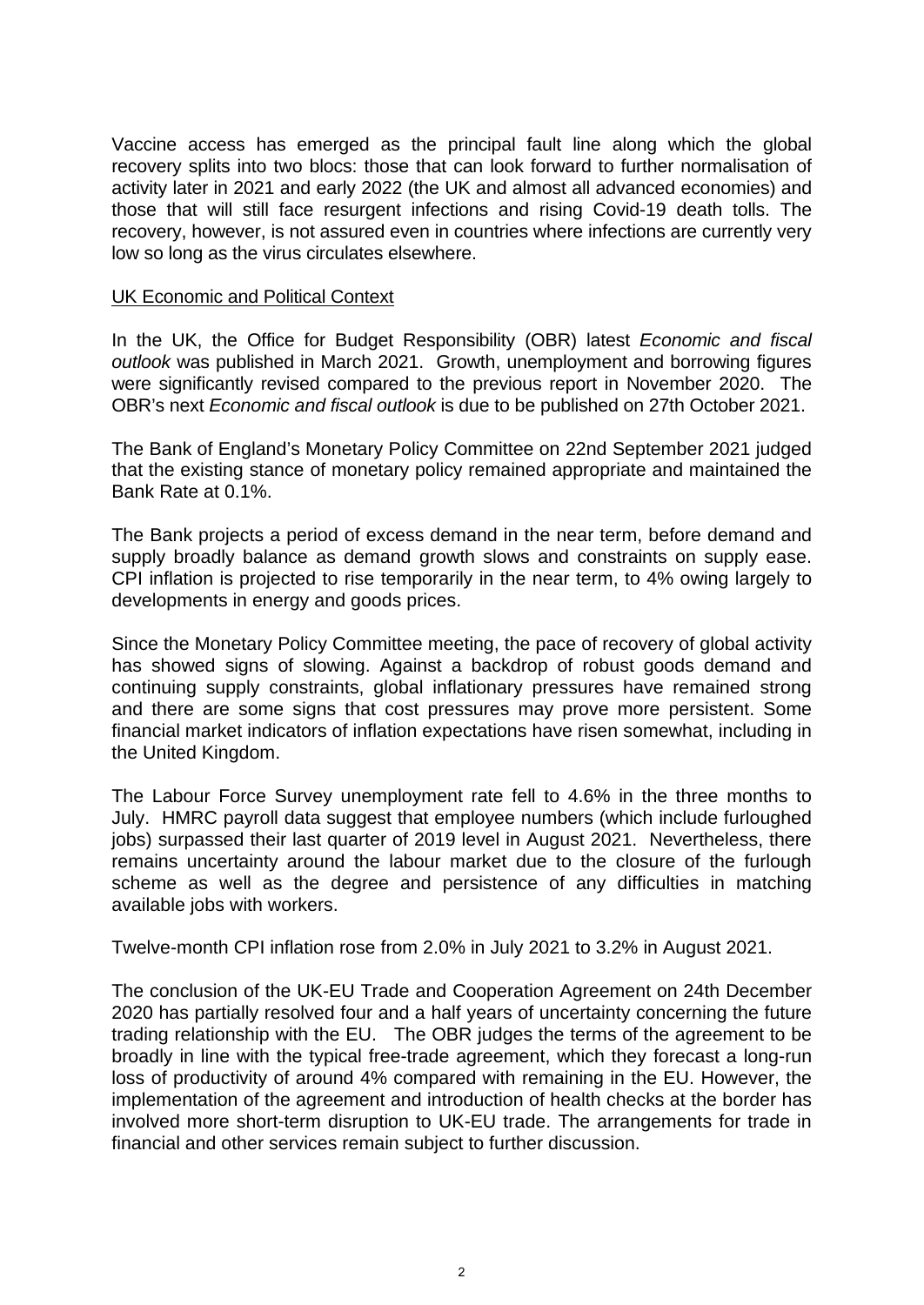Even when the economic shock of Covid-19 dissipates, the impact it has had upon public finances and the structure and strength of the economy is likely to be felt beyond the timescales of this plan.

# Office for Budget Responsibility's October 2021: "Economic and fiscal outlook"

The Office for Budget Responsibility's October 2021 "Economic and fiscal outlook" was published on 27th October 2021, which includes a prediction that CPI inflation will reach 4.4% in 2022. The Office for Budget Responsibility has also reported that news since they had closed their forecast would be consistent with inflation peaking at close to 5%.

Based on the figures presented at Appendix 1, a 4.4% increase would result in a precept increase of 6.52% and 5% increase would result in a 7.05% increase.

The Office for Budget Responsibility's predication is a peak not an average for the year, therefore preceding based on 3% (as shown at Appendix 1) is a reasonable sum to protect the Council's finances given the use of reserves in recent years and planned use in the coming years.

# Rolling Five Year Budget Plan

Attached as Appendix 1 are the financial projections for the period until 2026/2027, which is based on the following assumptions:

- pension scheme costs, taking into account the 2020 valuation with a 2% pay increase each year;
- additional staffing costs as a result of the NJC scale point review;
- additional Library staffing costs to be met following use of the TUPE transfer grant monies;
- 3% inflation during 2022/23, predicted by the OECD;
- one year increase during 2022/23 in employer National Insurance Contributions from 13.8% to 15.05%;
- introduction of Health and Social Care Levy from April 2023, with an employer contribution of 1.25%;
- savings from existing loans which mature during the period; and
- that the base budget predicted when setting the Council Tax equates to the actual income and expenditure.

The projections make use of the contingency and annual Capitals Projects budget in the short term to offset larger percentage increases in the precept in the forthcoming financial years when the costs identified above need to be met.

These projections, using current tax base information, result in a 5.29% increase on the precept for 2022/23, £7.37 on a band D property and £5.74 on a typical band B property.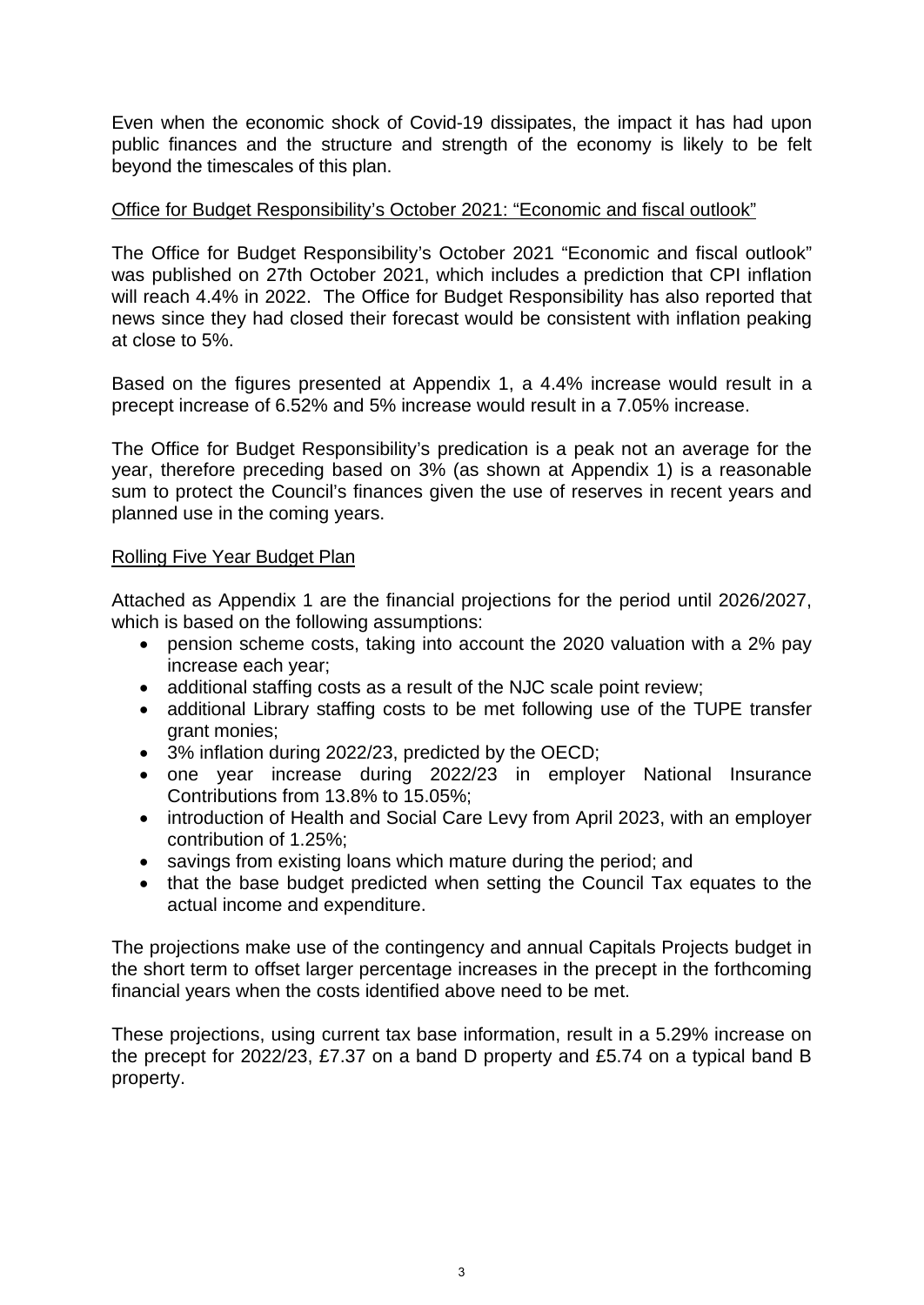# Town Council Priorities and Objectives

The Council's Mission Statement sets out its vision to provide high quality services and support the needs of the community, while recognising that this is only sustained by ensuring that the resources to do it are available.

# **Mission Statement** - *We exist:*

- *to ensure that local services and the environment reach the highest possible standards within the resources available for citizens, visitors and those who work in Braunstone Town;*
- *to provide a focus for civic pride;*
- *to listen, identify and respond to agreed local needs; and*
- *to help develop a strong, secure, self-reliant, self-confident community, free from unlawful discrimination.*

*"Spectemur. Agendo" translates "Let us be Judged by Our Actions"*

In addition to the Mission Statement, the Council has key Priorities for 2021/2022 and key objectives relating to its Committees and Service Areas, which are attached as Appendix 2. This document forms the Council's Business Plan for the year and is reviewed on an annual basis.

## Capital Programme

The Council is responsible for a significant amount of physical assets and to assist with longer term financial planning, the Council approves, in consultation with the Citizens' Advisory Panel, a list of Capital Projects, which includes identified long term improvements to parks and open spaces. The Capital Plan approved with the 2021/2022 budget in January 2021 is attached as Appendix 3. The Plan identifies projects, which the Town Council will need to deliver to ensure the long term sustainability and efficiency of its services.

The Capital Plan is a rolling document, which is reviewed annually alongside the budget and identifies priority projects. Phase 1 of the major capital project to improve and redevelop the facilities at Shakespeare Park is almost complete with completion of the new Pavilion building. Phase 2 to improve the tennis courts and playground are due to commence autumn and winter 2021/2022. Also included is refurbishment of the toilet facilities at Braunstone Civic Centre, alongside consideration to adapting the bar facilities to expand business and income potential by enabling the bar to operate a café service during the daytime in the week.

Investment in the Council's infrastructure will continue to present pressures over the forthcoming years and the Council needs to make financial provision for replenishing its reserves and financing public works loans in order to deliver its Capital Programme. The current position with the reserves is attached at Appendix 4.

# Financial Strategy

Since 2014, the Town Council has adopted the following financial strategy:

• balancing of annual operational income with annual operational expenditure;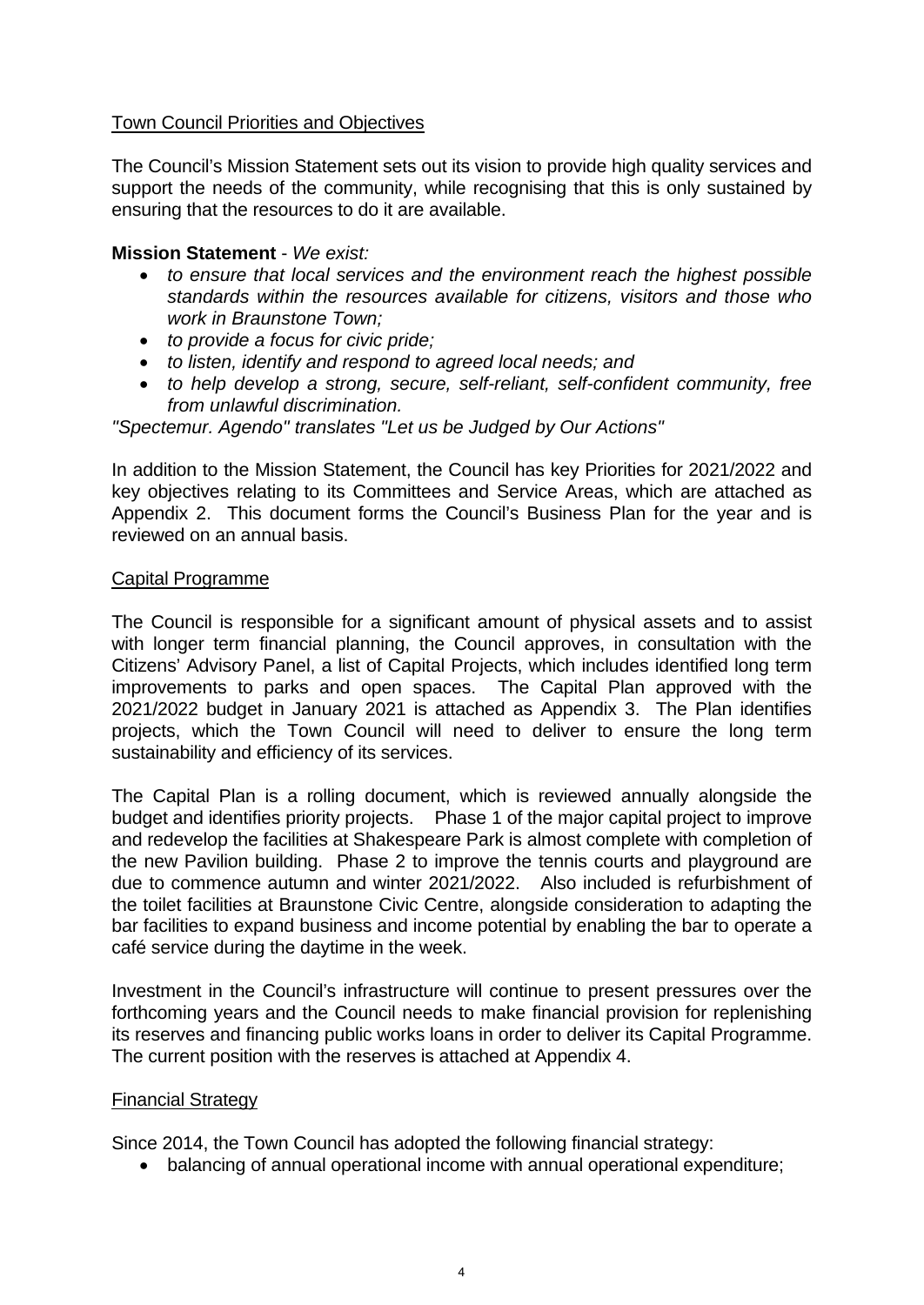- continued monitoring of the level of reserves and assessment of future investment needs;
- regular monitoring of reserves and general fund expenditure with proposed actions to address any issues prior to it becoming structural;
- forecast future year's expenditure on previous actual income and expenditure; and
- yearly assessment of the financial constraints.

## Treasury Management and Investment Strategy

Treasury management is the management of the Council's cash flows, borrowing and investments, and the associated risks.

When Braunstone Town Council borrows money it does so only for projects identified in the Capital Plan and uses the UK Debt Management Office Public Works Loan Scheme, which provides funds for capital projects with fixed interest and capital repayments for the term of the loan. The Council provides for financing the capital and interest repayments on such loans through this annual Medium Term Priorities and Financial Planning process.

Braunstone Town Council deposits its funds in UK Bank Accounts only. While the sums held in some bank accounts significantly exceeds the limit of protection (£85,000) afforded by the Financial Services Compensation Scheme; the risk of losing large sums of money is considered low given during the financial crises of 2008 the UK Government took steps to prevent UK Banks at risk from collapsing.

The Town Council will consider this risk level when reviewing Corporate Risks as part of the Annual Governance Review and will identify any mitigating actions necessary.

# Reserves Strategy

Braunstone Town Council will only maintain reserves for the following reasons:

- a capital receipt from the sale of land or assets to be invested in capital projects identified in the Capital Plan;
- commuted sums for the transfer of Public Open Spaces to offset significant one-off increases in precept and/or to invest in capital projects identified in the Capital Plan;
- grants and/or loans received for delivering capital projects identified in the Capital Plan;
- earmarked funds to meet the Council's Medium Term Financial Forecasts or for unexpected capital expenditure or emergencies;
- earmarked funds received which are designated for a specific purpose, e.g. donations to the Town Mayor's Charity;
- a sum approximately equal to 3-6 months of Net Revenue Expenditure will be maintained as the General (non-earmarked) Reserve, in accordance with good practice; and
- other reserves which are earmarked for special purposes or future development, or to meet commitments, will be maintained as necessary.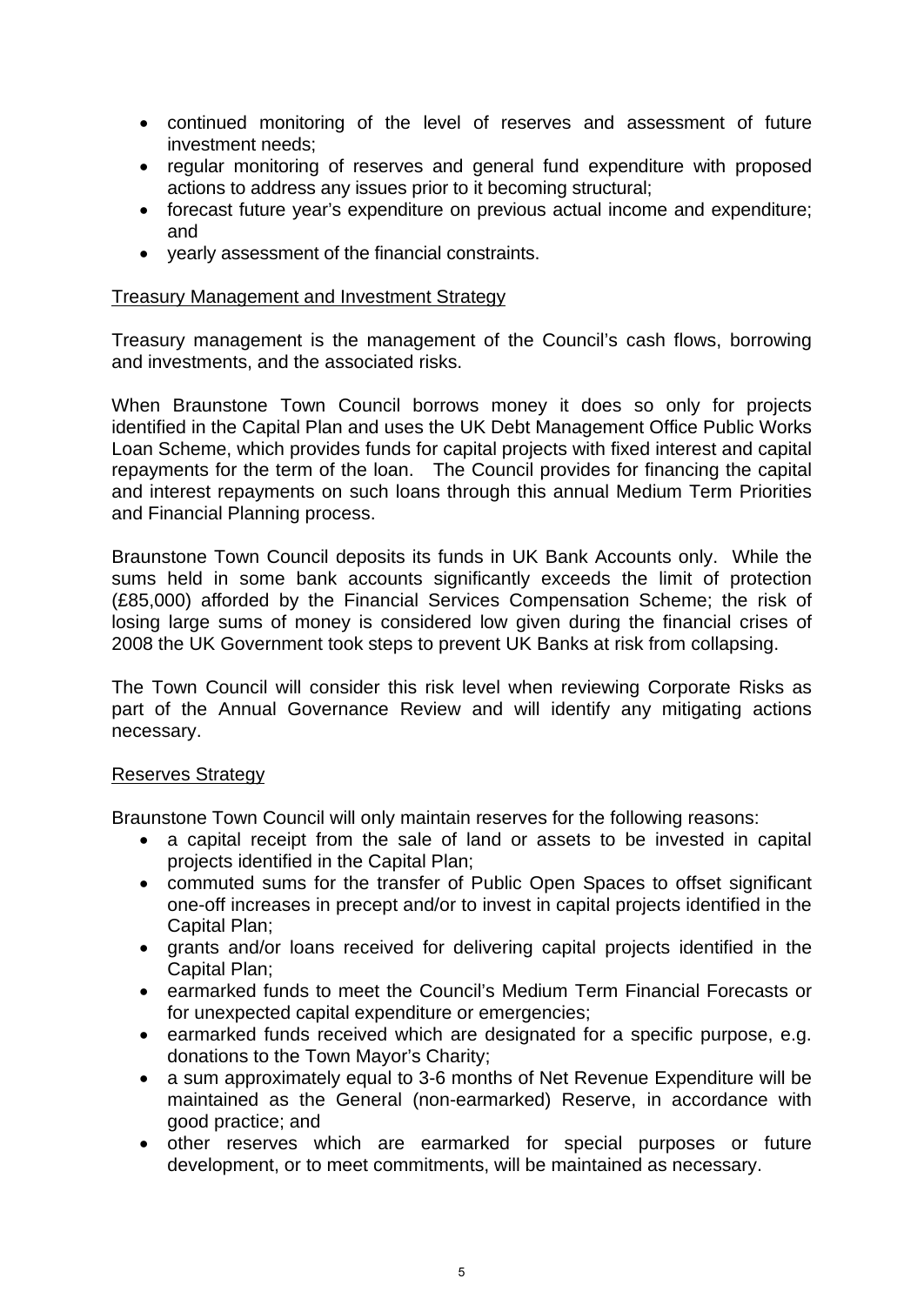## Income Pressures

## *1. Reduction in the Council Tax Base*

Whilst the Covid-19 pandemic and adjustments in the economy haven't had any impact on current year Council Tax precept, there is a risk that it may have an impact over the next few years on the Council Tax Base and hence the Council's ability to raise the income it requires from the Precept to sustain existing services and replenish the reserves used to off-set the loss of the Council Tax Support Grant.

As the cost of meeting Council Tax Benefit payments is a charged against billing authorities Collection Fund, it means that any significant increase in the number of benefit claimants will result in a reduction in the Council Tax Base figures; which means the Council Tax charge would have to increase to set the same budget as the previous year.

As a broad-brush example, a 5% reduction in the Council Tax Base will result in a similar 5% increase in the Council Tax Charge, if the Precept figure remains unaltered from this year.

Coupled with the impact on the Council's finances resulting from the loss of the Council Tax Support Grant, a significant reduction in the Council Tax Base will have a severe impact upon the Council's ability to deliver Capital Projects, protect its services and recover its reserves, without a double figure percentage increase on the precept.

# *2. Parish Precept and Referendum principles*

*The provisional local government finance settlement 2021-22*, published in December 2020 confirms that "in expectation that parish and town councils continue to show restraint when setting council tax precept levels, the Government proposes to continue with no referendum principles for town and parish councils in 2021-22. The Government will take careful account of the increases set by parishes in 2021-22 when reviewing the matter ahead of next year's settlement".

While the extension of the referendum principles to parish precepts remains theoretically possible, the pressures on Council finances and wider public finances as a result of the Covid-19 pandemic make the likelihood that the Government would introduce such a measure this year less likely.

### *3. Pressure on income from Facility Hires*

The closure of the Town Council's Community Centres and Sports Facilities as a result of the Covid-19 pandemic resulted in a significant loss of income over a period of 17 months from March 2020 to July 2021, which covers the staffing costs of those employed in these services.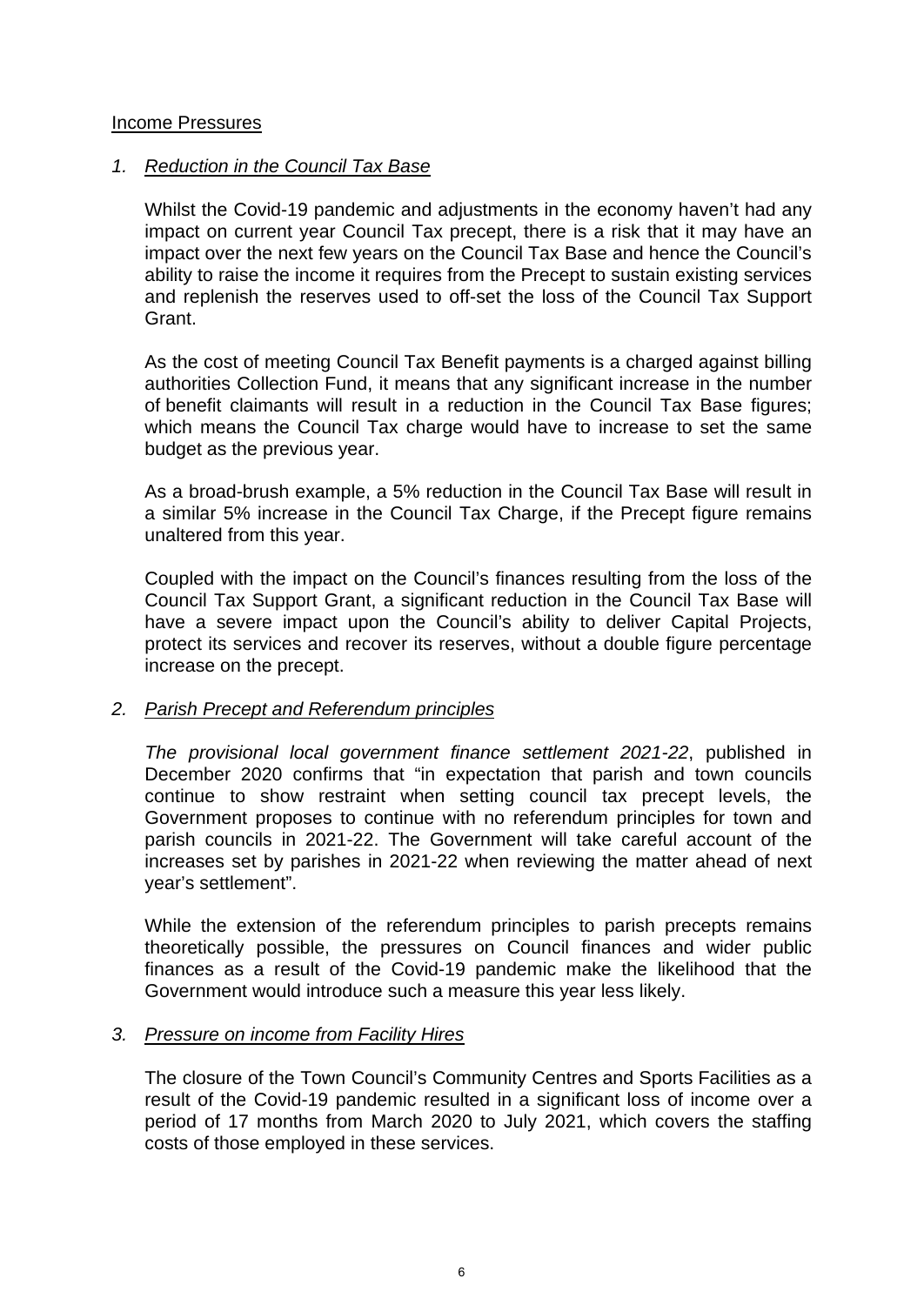Since re-opening Braunstone Civic Centre has seen an uptake in one-off bookings (e.g. party/functions). It is difficult to assess at this stage whether this is a backlog of functions due to the pandemic or a potential increase in custom which can be sustained. Most of the regular hirers have returned, with some new hirers joining the regular hirer's scheme. Some regular hirers no longer exist; others are waiting until spring 2022 to restart their activities.

Two regular hirers have returned to Thorpe Astley Community Centre. Due to block bookings by the NHS for vaccinations/boosters until the end of the year, there is limited scope for ad-hoc hires at the Community Centre at the current time.

The 2021/2022 budget anticipates Civic Centre hire income of £67,384. Hire income received up to 30th September is £26,684.11 (this will include advance bookings and does not include Bar income). At Thorpe Astley Community Centre, the budget anticipates £9,632 in hire income; £1,035 has been received up to 30th September (this will include advance bookings and does not include the Nursery/Pre-School income).

The Community Centres Working Group is reviewing the pricing and discount schemes. Given the economic pressures many are facing, to increase hire charges in line with the projected increase in precept over the next 3 years is likely to have an additional negative impact on the net income from room hire and more widely on the offer and appeal the centres have in the community, significantly reducing the ability to recover hires and income to pre-Covid-19 levels. In fact it is likely that the Council will need to consider discounting hire prices and offering packages in order to encourage users to return to its facilities.

The projections at Appendix 1 don't take into account the loss of income from facilities hires; however, the figures do include the cost of a full staff establishment. Given that the Centres have not fully recovered to their prepandemic hire levels, the approach is to continue to manage vacancies, staff recruitment and contracted hours to balance budgets. This will mean that if hires/bookings and the associated income starts to climb, resources will be available to pay staff additional hours to avoid large accumulations of hours.

### Expenditure Pressures

### *1. Public Works Loans*

Public Works Board lending is offered at a fixed margin above the Government's cost of borrowing, as measured by gilt yields.

With a low base rate at 1%, the annual repayment of the Shakespeare Park Pavilion Public Works Loan came in at £4,468 less than predicted in last year's Strategy.

In addition, two loans mature in May 2022, therefore, half of the annual repayment cost is saved in 2022/23 and the other half of the annual repayment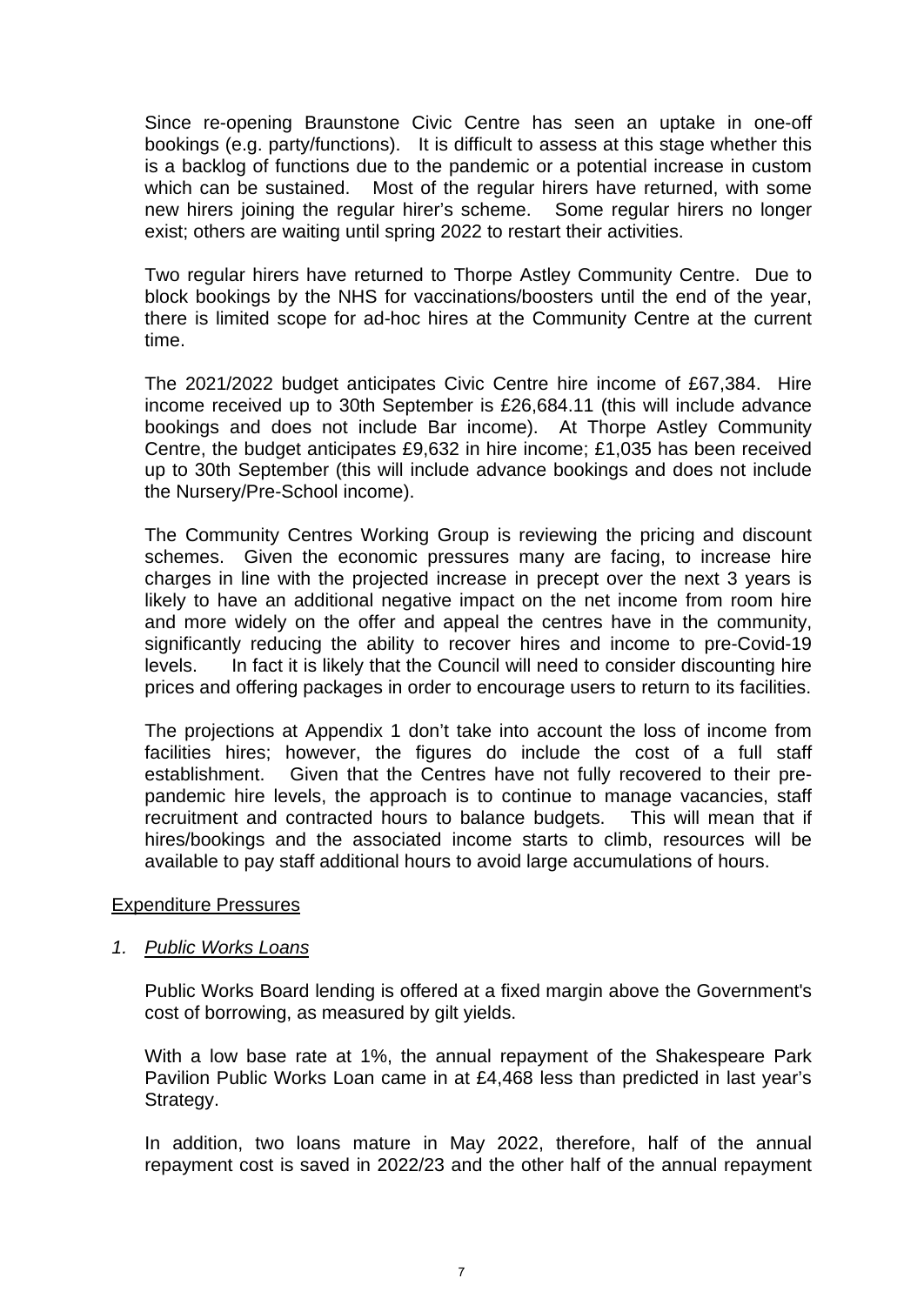cost is saved in 2023/24. In addition, another loan matures in November 2023 and therefore, the full annual repayment cost is saved in 2024/25. These figures have been included in the projections at Appendix 1. The projections at Appendix 1 allow for the savings to be reinvested to replenish the Council's reserves and return the revenue budget headings for Capital Projects to their 2017/2018 levels.

As things stand, Public Works Loans are the most attractive way to deliver many of the objectives set out in the Council's Capital Plan and potentially actions resulting from the Carbon Audit under the Climate Change and Environmental Strategy.

However, given inflation pressures in the economy there is a risk that borrowing will become more expensive over the coming year and potentially restrict or reduce the Council's ability to deliver capital and infrastructure improvement projects.

## *2. Library*

The Town Council took over the management of Braunstone Town Library service on 1st October 2019. Since the Town Council's model for running the Library includes paid staff, the existing Library staff, who have specific contracts to Braunstone Town Library, transferred to the Town Council's employment under TUPE. The establishment equates to 25¾ hours per week, 1,339 hours per annum, salaries including on-cost is £16,965 per annum. This figure has been built into the additional staffing cost from 2020/21 in the projections at Appendix 1.

Upon transfer of the Library service, the Town Council received a one-off transition grant of £25,000 to take account of staffing costs; which the Council has now fully committed. This grant money will be fully spent by September 2022. However, there remain pressures on the Library staffing budget, which will be separately considered by Policy & Resources Committee.

### *3. Health and Social Care Levy*

The government announced in September 2021 that a new Health and Social Care Levy will be introduced on earnings to fund increases in health spending, alongside reforms to the provision and funding of social care. A 1.25% contribution is paid by both the employer and employee. The levy will be implemented in April 2023.

Before the levy is introduced all three rates of National Insurance Contributions will increase by 1.25% for both employer and employee in April 2022 for one year. This has the same effect as the levy, except that it will not apply to earnings over state pension age.

The new Health and Social Care Levy will be subject to the same reliefs, thresholds and requirements of the qualifying National Insurance contribution.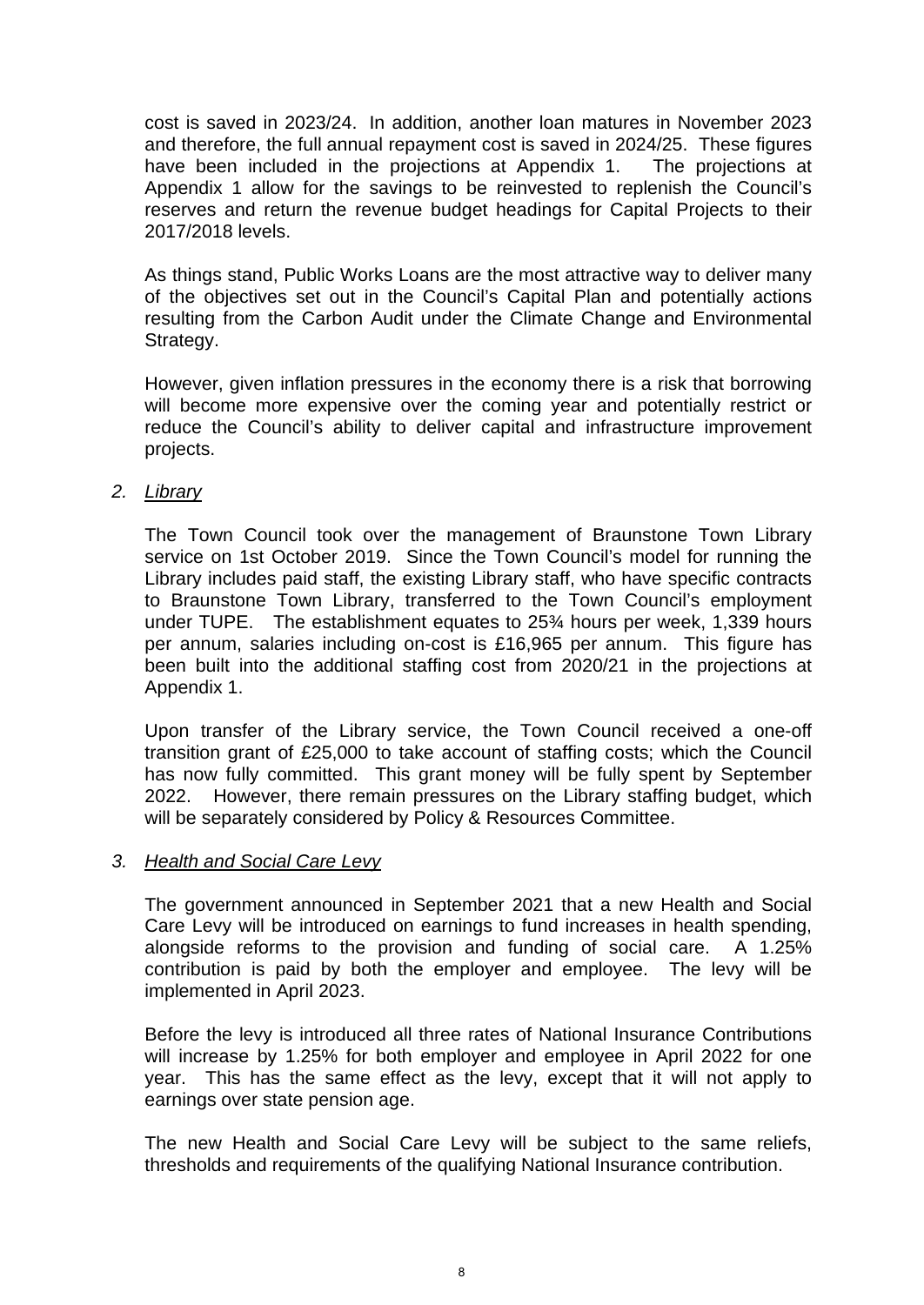Both the temporary increase in National Insurance Contributions and the implementation of the new Levy will increase employment costs. The additional costs to fund the employer contribution are set out at Appendix 1.

# *4. Review of NJC Scales and Job Evaluation*

As part of the 2016-18 pay deal, the National Joint Council (NJC) agreed to conduct a review of the NJC pay spine. The primary reason for this review was the introduction of the Government's National Living Wage. The new spine points have now been agreed and implemented from 2020.

In order to meet both annual pay increases (estimated to average around 2%) and ensure that the Town Council continues to meet the Living Wage Foundation rates; a 10% increase in staffing costs is predicted over 5 years, which has been built into the income/expenditure projections at Appendix 1.

As part of the staffing reorganisation approved in April 2021, an annual saving of approximately £8,000 was achieved. However, the Job Evaluation of the Executive Officer & Town Clerk remained outstanding alongside a benchmark review of the posts that report to the Executive Officer & Town Clerk to ensure equity of pay grades across the organisation. Potentially this review could result in a scale point uplift for the four staff posts being reviewed. Any increase in establishment costs beyond the £8,000 saving has not been factored into this Strategy and therefore would need to be addressed either at budget setting in January 2022 or met within existing budgets for 2022/23 and considered as part of the review of this Strategy in November 2022.

### *5. Pension Costs*

All eligible staff have been auto-enrolled in the pension scheme and no eligible staff have opted out.

The actuarial valuation of the Leicestershire County Council Pension Fund is undertaken every three years, with that last valuation based on the position of each employing body at 31st March 2019.

Braunstone Town Council's employers' contribution rates for the three year period commencing 1st April 2020 has risen to 22.1%. The previous contribution 2016/17 – 2019/20 was 19.79%.

However, the most significant pressure placed on pensions will be the requirement to meet the extra entitlements resulting from any pay increases in excess of 2%.

### *6. Potential rises in the Foundation Living Wage*

In February 2015, the Town Council decided to pay the Living Wage, according to the criteria used by the Living Wage Foundation – which is based on the cost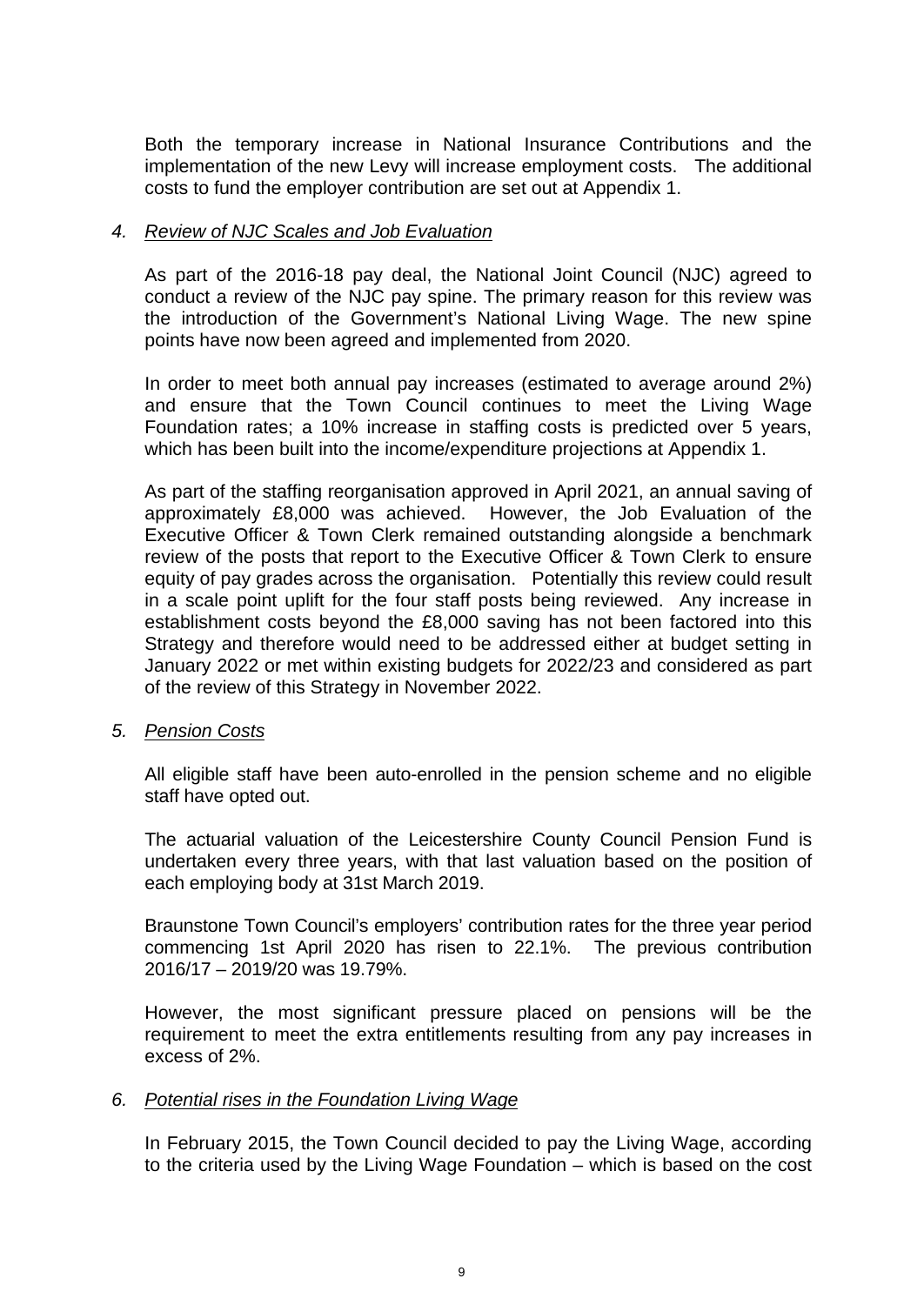of living linked to a basket of household goods and services. The current Living Wage is £9.50 compared to the National Living Wage of £8.91. The lowest NJC pay scale on Braunstone Town Council's establishment is new scale point 5, which is paid £10.01 per hour. The Government's National Living Wage is based on a target to reach 66% of median earnings by 2024. Under current forecasts this means a rise to £10.50 per hour by 2024. While the NJC review of the salary points takes account of this, predicted increases in the cost of living may result in a widening of the gap between the National Living Wage and the Living Wage Foundation rate, which could require the Town Council to review salary scales for some posts.

# *7. Investment in Asset and Infrastructure Improvements*

Pressures on the revenue budget have squeezed the amounts the Town Council has to spend on improvements to its buildings, parks and playgrounds. The Council has an ambitious Capital Plan, which it aims to deliver through a combination of borrowing, direct payment from annual budgets and grants. The speed at which this happens has been reduced as a result of utilising reserves to reduce the impact of precept increases following the loss of Council Tax Support Grant. This has been compounded by the unforeseen reduction in income and potential increases in expenditure as a result of the Covid-19 pandemic and changes in the economy and supply chains.

# Current Financial Year (2021/2022)

The actual position in the revenue budget for the current financial year (2021/2022) for 1st April 2021 until 30th September 2021 is as follows:

|             | <b>Budget (Half Year)</b> | Actual (Half Year) |
|-------------|---------------------------|--------------------|
| Income      | £538,920                  | £417,877           |
| Expenditure | £548,420                  | £426,011           |
| Difference  | -£9,500                   | $-E8.134$          |

Both income and expenditure to date is below anticipated levels due to the loss of facilities income and staff vacancies. Forthcoming expenditure includes insurance payments.

# **Reserves**

£18,000 was earmarked to be drawn down from reserves in 2019/20, however, it was not requires since it was offset against the amount in the 2019/20 budget (£21,306) for Shakespeare borrowing repayments, which were not drawn down until the 2020/21 financial year. Therefore, the Council resolved in January 2020, half (£9,000) be earmarked to be drawn down from the reserve in 2020/21 and the other half in 2021/22 to reduce the impact of precept increases.

In the years the Council makes savings on loan repayments, £18,000 has been allocated in 2024/25 to replenish the reserve and £32,000 has been allocated in 2026/27 to replenish the actual reserve used in 2018/19.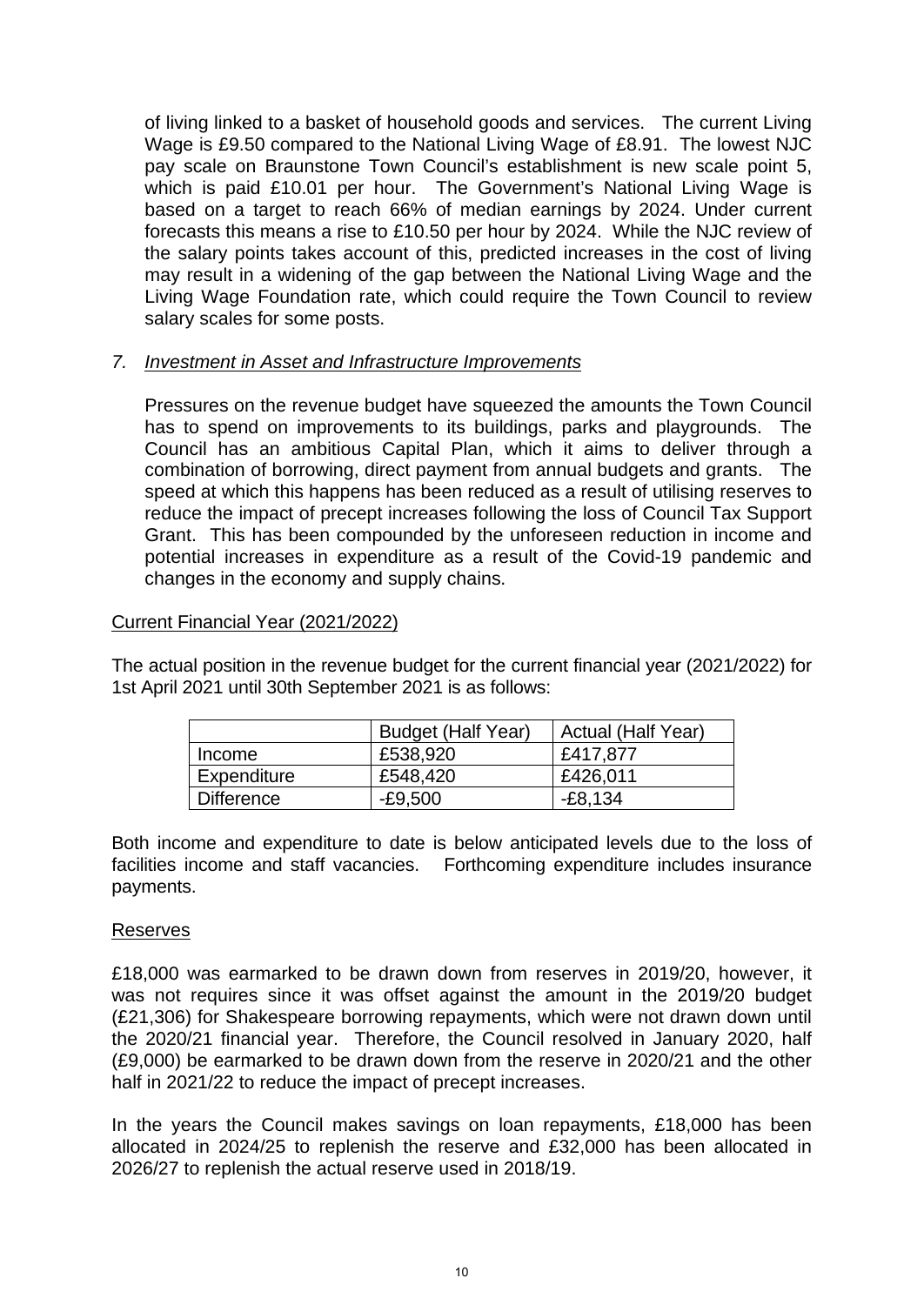# Committee Consideration

Policy & Resources Committee on 28th October 2021 considered the Council's medium term priorities and financial planning (Policy & Resources Committee minute 44) and approved the following:

- 1. that delegated authority be given to the Executive Officer & Town Clerk, in consultation with the Leader and Deputy Leader of the Council, to update the Report and the financial projections at Appendix 1, if necessary, following publication of the Office for Budget Responsibility's "Economic and fiscal outlook" report, published on 27th October 2021;
- 2. that a meeting be held between the Leader, Deputy Leader, Standing Committee Chairs and the Council's Management Team to plan and refocus the Council's priorities for the next 12 to 18 months;

the Policy & Resources Committee also recommended to Council for approval:

- 3. that the current projections attached at Appendix 1, based on known financial pressures identified in the report, along with the update provided following publication of the Office for Budget Responsibility's October 2021 "Economic and fiscal outlook", be noted;
- 4. that the Council's Priorities and Objectives, attached at Appendix 2, be used as the basis for calculating the annual budget and any external funding sought;
- 5. that the Council's General Reserves be used to invest in infrastructure and assets and in the development and remodelling of services, including the Town Council's operations; and
- 6. that the Financial, Treasury Management, Investment and Reserves Strategies, as set out in the report, be adopted.

Following publication of the Office for Budget Responsibility's (OBR) "Economic and fiscal outlook" report on 27th October 2021; the financial projections included at Appendix 1 remain unchanged, however, a summary of the OBR report and the reason for retaining the same financial projections has been included in a section of this report above.

# Recommendations

- 1. that the current projections attached at Appendix 1, based on known financial pressures identified in the report, be noted;
- 2. that the Council's Priorities and Objectives, attached at Appendix 2, be used as the basis for calculating the annual budget and any external funding sought;
- 3. that the Council's General Reserves be used to invest in infrastructure and assets and in the development and remodelling of services, including the Town Council's operations; and
- 4. that the Financial, Treasury Management, Investment and Reserves Strategies, as set out in the report, be adopted.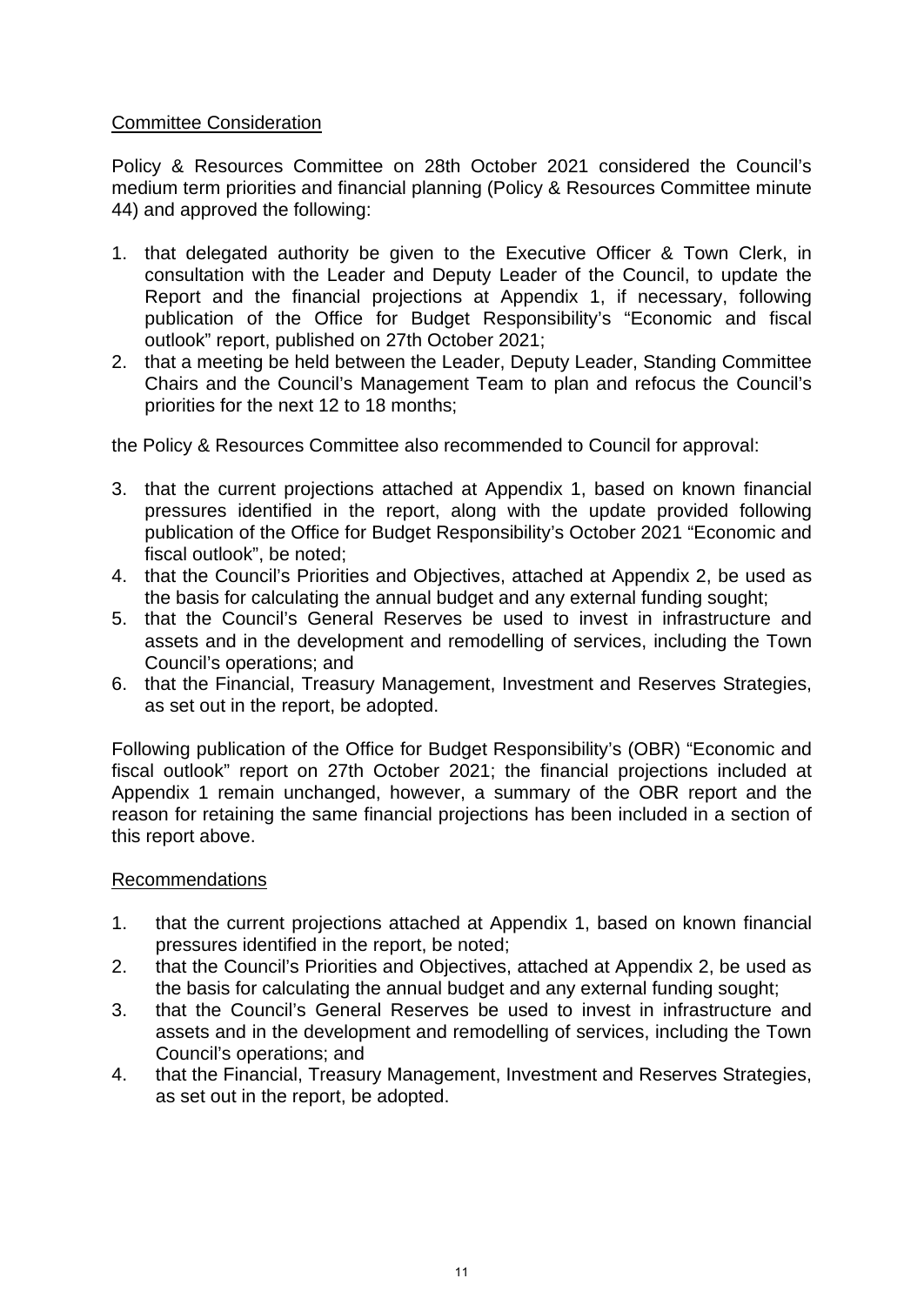# **Reasons**

- 1. To provide a foundation for preparing budget estimates for 2022/2023 and beyond.
- 2. To ensure the Council focusses its activity and spending on its key priorities and objectives given the future financial uncertainties.
- 3. To ensure the highest possible standards within the resources available in the future.
- 4. To effectively manage the Council's cash flows, borrowing and investments, taking into account the associated risks.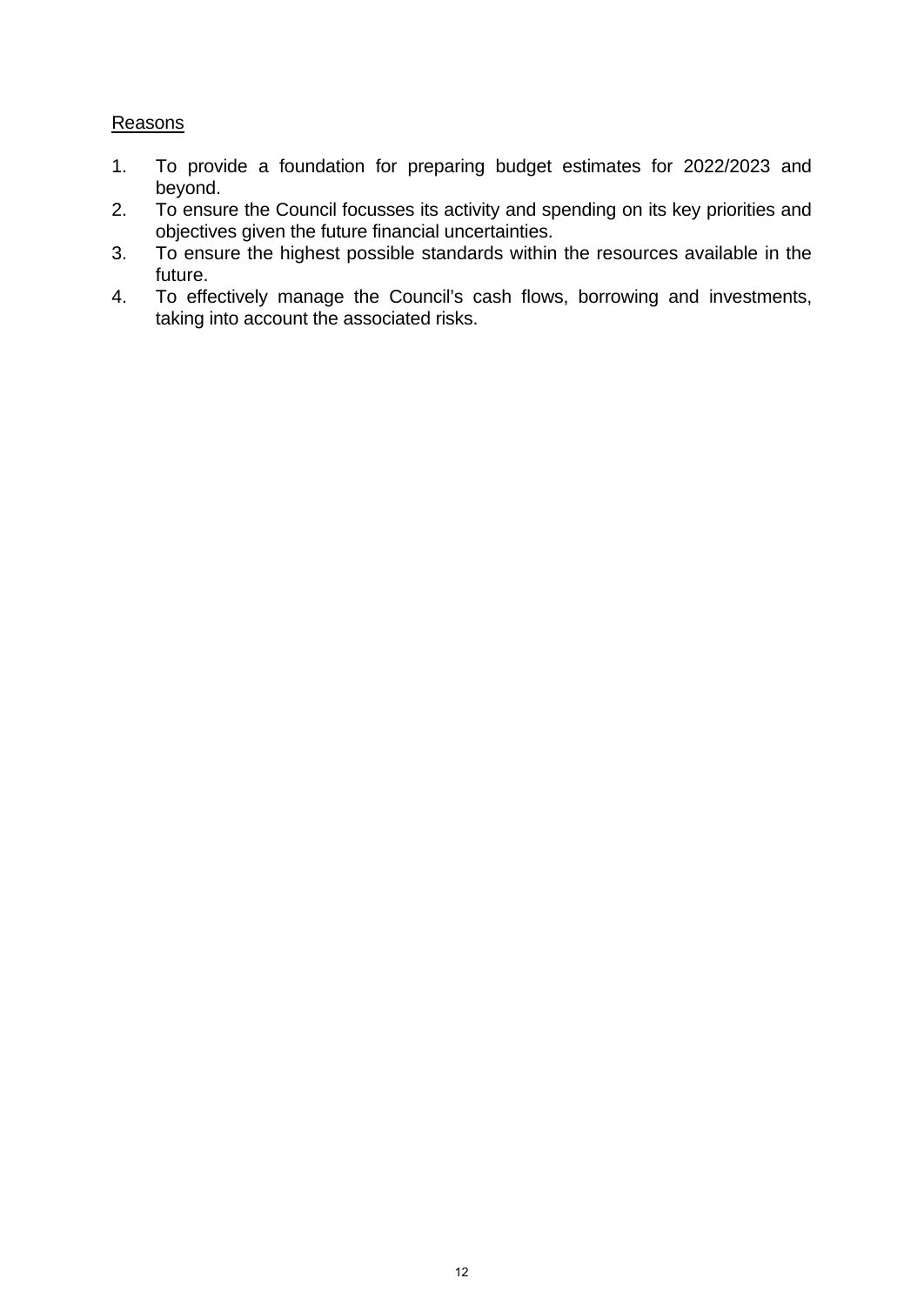# **APPENDIX 1 – 5 YEAR INCOME / EXPENDITURE PROJECTIONS**

|                                                | 2021/22    | 2022/23    | 2023/24    | 2024/25   | 2025/26  | 2026/27  |
|------------------------------------------------|------------|------------|------------|-----------|----------|----------|
| <b>Total Requirement</b>                       | £599,729   | £600,726   | £605,262   | £609,934  | £617,547 | £623,312 |
| <b>Plus Increase in costs</b>                  | £5,997     | £18,022    | £18,158    | £12,199   | £12,351  | £6,233   |
| <b>Reduced Income / Revised Budgets</b>        | £0         | £0         | £0         | £0        | £0       | £0       |
| <b>Less Savings / Income Generation</b>        | £5,000     | £13,486    | £13,486    | £4,586    | £6,586   | £9,478   |
| <b>Total including Savings</b>                 | £600,726   | £605,262   | £609,934   | £617,547  | £623,312 | £620,067 |
| <b>Additional Pension Provision</b>            | £48,884    | £50,616    | £51,628    | £52,661   | £53,714  | £54,788  |
| <b>Additional Staffing Costs</b>               | £46,351    | £56,657    | £62,557    | £64,364   | £70,057  | £73,920  |
| <b>Health / Social Care Levy</b>               | £0         | £2,440     | £2,834     | £3,007    | £3,184   | £3,365   |
| <b>Additional Borrowing Repayments</b>         | £40,000    | £35,532    | £35,532    | £35,532   | £35,532  | £35,532  |
| <b>Non-Earmarked Reserves</b>                  | $-E19,000$ | $-E2,500$  | £0         | £18,000   | £25,000  | £32,000  |
| (Balance of Reserves)                          | £84,452    | £81,952    | £81,952    | £99,952   | £124,952 | £156,952 |
| <b>Contingency</b>                             | $-E20,000$ | $-E20,000$ | $-E10,000$ | $-E5,000$ | £0       | £5,000   |
| (Balance for Financial Year)                   | £0         | £0         | £10,000    | £15,000   | £20,000  | £25,000  |
| <b>Capital Projects</b>                        | $-E15,000$ | $-E10,000$ | £0         | £0        | £7,000   | £15,000  |
| (Balance for Financial Year)                   | £10,700    | £15,700    | £25,700    | £25,700   | £32,700  | £40,700  |
| <b>TOTAL REQUIREMENT</b>                       | £681,961   | £718,007   | £752,485   | £786,111  | £817,799 | £839,672 |
| <b>Less Council Tax Support Grant</b>          | £0         | £0         | £0         | £0        | £0       | £0       |
| <b>Net Precept</b>                             | £681,961   | £718,007   | £752,485   | £786,111  | £817,799 | £839,672 |
| <b>Band D</b><br>4,888.95<br>(scaled Tax Base) | £139.49    | £146.86    | £153.92    | £160.79   | £167.27  | £171.75  |
| % Increase                                     | 5.51%      | 5.29%      | 4.80%      | 4.47%     | 4.03%    | 2.67%    |
| <b>Average % Increase</b>                      | N/A        | 4.25%      |            |           |          |          |
| £5 Increase on Band D                          |            | £144.49    | £149.49    | £154.49   | £159.49  | £164.49  |
| (% increase)                                   | N/A        | 3.58%      | 3.46%      | 3.34%     | 3.24%    | 3.13%    |
| <b>Receipt</b>                                 |            | £706,406   | £730,851   | £755,296  | £779,740 | £804,185 |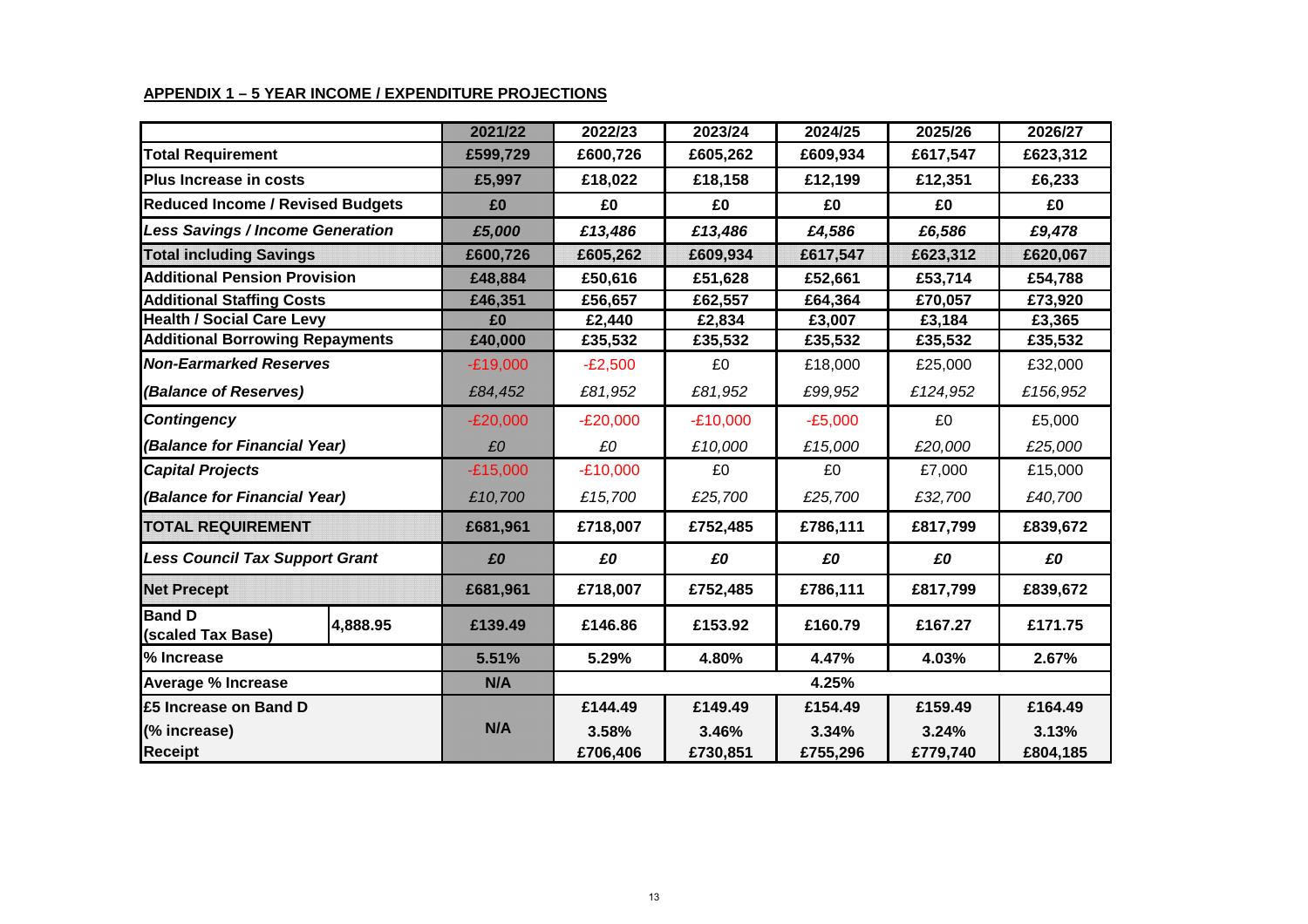

# **BRAUNSTONE TOWN COUNCIL**  *BUSINESS PLAN 2021/2022*

# **Priorities & Objectives**

# **APPENDIX 2**

# **Town Council Mission**

The Council's Mission Statement sets out its vision to provide high quality services and support the needs of the community, while recognising that this is only sustained by ensuring that the resources to do it are available.

# **Mission Statement** - *We exist:*

- 1. *to ensure that local services and the environment reach the highest possible standards within the resources available for citizens, visitors and those who work in Braunstone Town;*
- 2. *to provide a focus for civic pride;*
- 3. *to listen, identify and respond to agreed local needs; and*
- 4. *to help develop a strong, secure, self-reliant, self-confident community, free from unlawful discrimination.*

*"Spectemur. Agendo" translates "Let us be Judged by Our Actions"*

# **Town Council Priorities (2021/2022)**

In addition, Key Priorities for the Town Council during 2021/2022 include:

*1. Shakespeare Park*

The Town Council has commenced phase 1 of its ambitious plans to invest in the redevelopment and improvement of sporting, recreation and play facilities at Shakespeare Park. Works commenced on building a new pavilion and making improvements to the site in 2020, which is due for completion in Spring 2021. Tenders have been received for phase 2 of the project: improvements to the Tennis Courts and Playground; preferred contractors have been selected and once funding is in place works will commence. Once the new Pavilion is open the Town Council will work with the Bowls and Football Clubs to ensure the facilities can be accessed by the community, sport participation is increased and new sports and clubs are established, for example Tennis and Petanque.

*2. Community Centres*

The Town Council is working on improvements to our community facilities at both Braunstone Civic Centre and Thorpe Astley Community Centre; this includes improvements to the Civic Centre toilet facilities, including the provision of a Changing Places Toilet, enabling the Civic Community Lounge to provide food and café services, and making improvements to community rooms and conferencing facilities.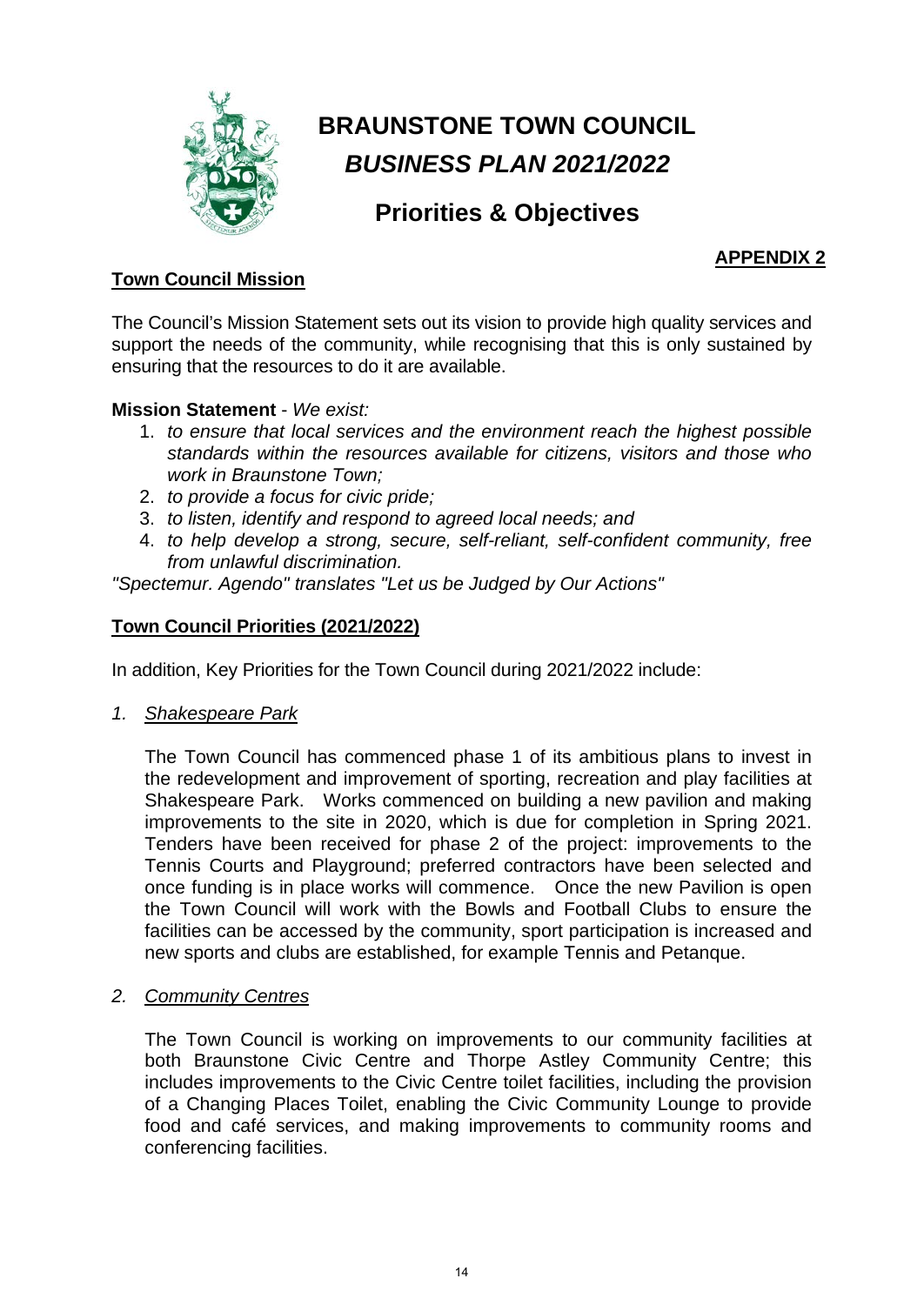# *3. Quality of Life Services*

The Town Council continues to provide and support important quality of life initiatives, such as crime reduction and grants for community groups. The Town Council also seeks to play its part on tackling climate change and poor air quality, recognising the importance of air quality in the context of the new Lubbesthorpe development, which could result in an increase in air pollution in Blaby District. Since 2014, the Town Council has supported the Local Area Coordination project connecting it with the community and by providing a base from which it can operate.

# *4. Enhancing a Socially Inclusive and Vibrant Community*

Due to the Covid-19 Pandemic, many community groups and organisations have been unable to meet resulting in additional loneliness and isolation particularly among the most vulnerable. During 2021/22, the Town Council will work to ensure that community groups are supported and can be sustainable once the Covid-19 restrictions are lifted. In the long term the Town Council will seek to address any gaps in services that occur, for example where groups are no longer meeting due to the effects of the pandemic, to ensure support is provided. The Town Council will positively and proactively respond to the evolving and changing situation by developing and supporting the Covid-19 Community Response, as well as new and existing events and community/social inclusion initiatives in order to reduce isolation and build community cohesion.

# *5. Meet the needs of Thorpe Astley residents by facilitating the delivery of services and events at Thorpe Astley Community Centre*

Consider whether there is a need to extend other Council services to Thorpe Astley Community Centre in order to reduce isolation and provide better access to services for Thorpe Astley residents. To provide a vibrant community centre, a place for community groups offering a range of activities and events for the community.

# *6. Braunstone Town Library*

Responsibility for the management of Braunstone Town Library transferred to the Town Council in October 2019, ensuring the service is safe and will be retained. Unfortunately, plans to enhance the Library as a community facility have been delayed due to the Covid-19 pandemic. During 2021/22, as a community leader, the Town Council will seek the views and aspirations of the community in order to shape the future of the Library Service, while ensuring the sustainability of all services provided from the Civic Centre site.

# *7. Thorpe Astley Open Spaces*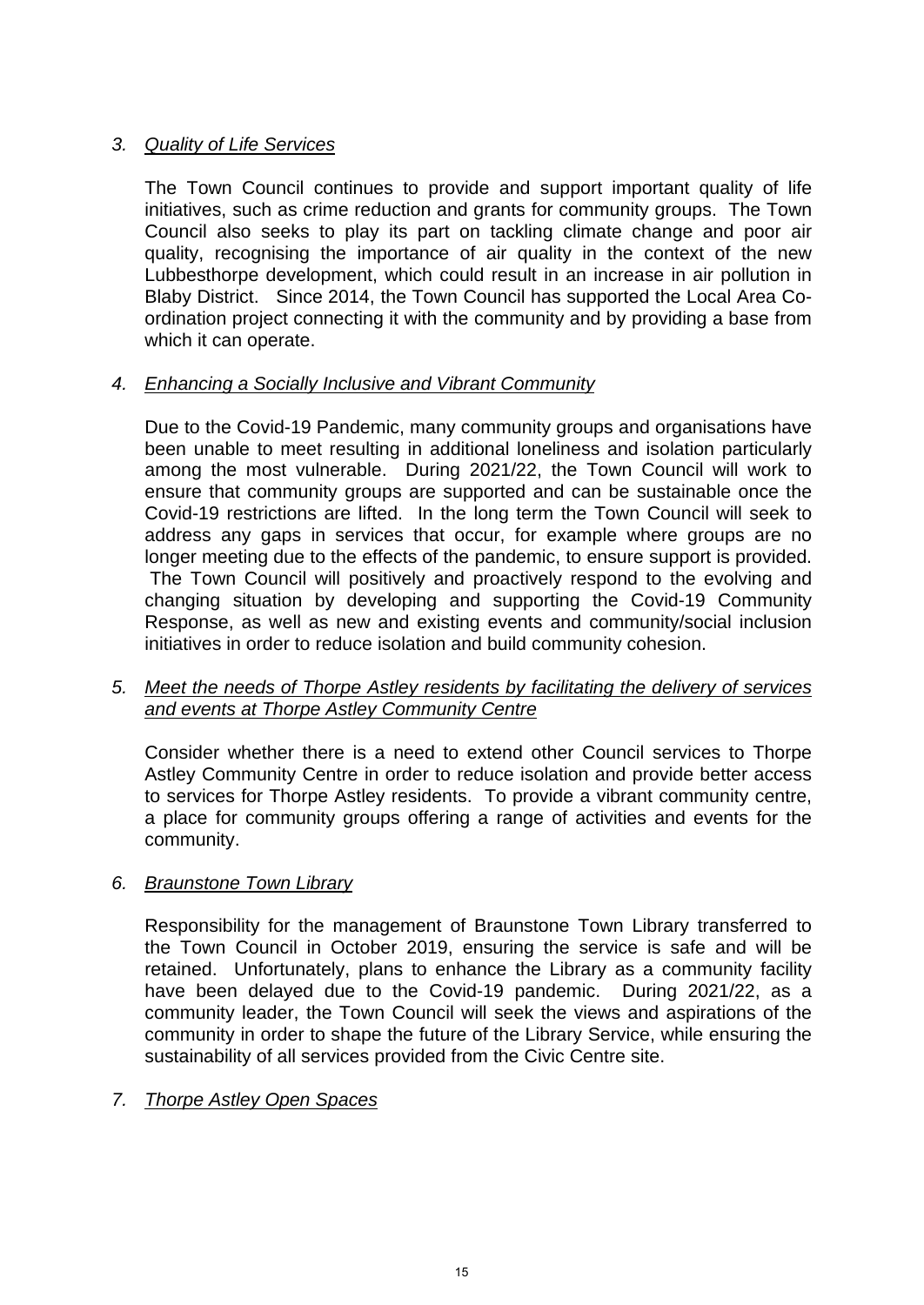The Town Council has been responsible for the management and maintenance of Thorpe Astley open spaces since 2014, having received the developer commuted sums. The Town Council has completed the legal transfer of all open spaces at Thorpe Astley with the exception of Thorpe Astley Park. During 2021/22, the Town Council will work to ensure improvements are implemented to the Culvert and Thorpe Astley Park is transferred to the Town Council's ownership. The Council will then identify future investment and improvement to the parks and open space facilities in Thorpe Astley.

## *8. Lubbesthorpe*

The Town Council continues to represent the concerns of residents and monitor the impact upon their quality of life of the Lubbesthorpe construction, particularly the opening of the new link road to Thorpe Astley. Following a consultation, the Town Council is actively working with the developer and Blaby District Council to ensure that the land adjacent to the M1 bridge is suitably landscaped to provide protection for residents from the new road and to provide a leisure and recreation space.

## *9. Efficient Services*

Having made £35,700 in ongoing savings since 2015/2016 without impacting on the delivery of services, the Town Council continues to look to make efficiency savings while ensuring the existing services are safeguarded and where appropriate improved. Given the financial uncertainties identified in the Council's Medium Term Financial Planning analysis, the Town Council will seek to make £18,486 in ongoing savings over the next two financial years.

# *10. Responding to Climate Change*

In recent years the impact of climate change has become increasingly visible and public awareness more widespread. During 2021/22, the Town Council will develop a Strategy and an Action Plan in order to address the impact of its own activities on the climate. In addition, the Town Council will seek to provide leadership, including in partnership with the principal Councils and other organisations, to support the community to respond to the climate change agenda.

### **Town Council Objectives**

In addition to the Mission Statement and Priorities, the Council has key objectives relating to its Committees and Service Areas.

### **Planning and Environment Objectives**

1. To ensure sustainable development, which meets the needs of the present generation without prejudicing the needs of future generations.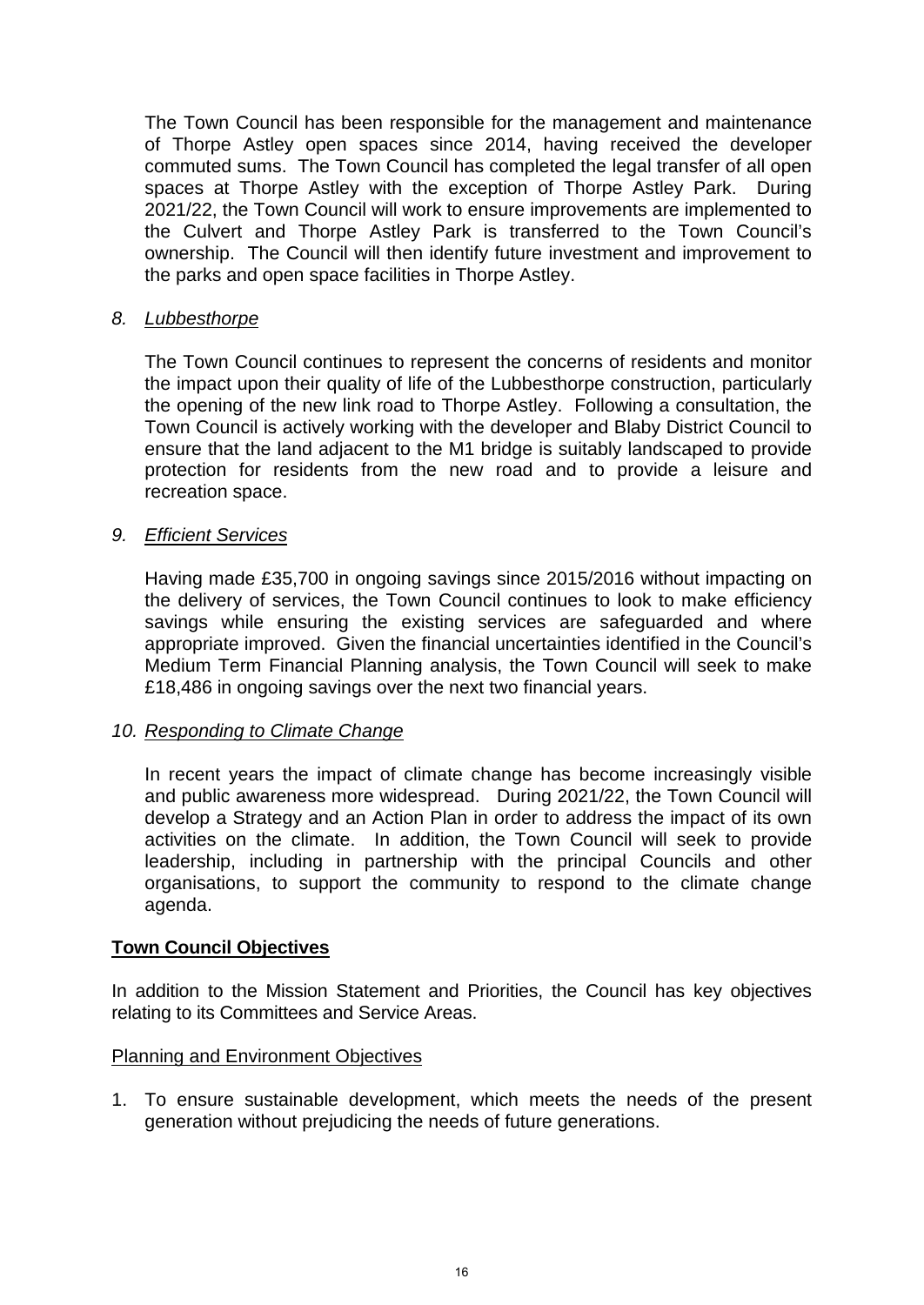- 2. To improve the environment, in pursuit of which, objectives 3 to 7 below are contributors.
- 3. To seek high standards of design and construction within planning applications and to ensure all developments are consistent with environmental objectives.
- 4. To inform and consult local residents about major planning proposals, Development Plans and other planning initiatives by central and local government.
- 5. To work with others to minimise the impact from:
	- (a) traffic; and
	- (b) air and light pollution.
- 6. To promote responsible dog ownership and waste disposal.
- 7. To provide and maintain street seats and notice boards at key locations.
- 8. To monitor the New Lubbesthorpe development and to respond to any implications of that development for the environment of the Town.

## Community Development Objectives

Nurturing and enhancing community life, equal opportunities and social inclusion.

## *Young people*

- 1. To create opportunities for young people to have a voice
- 2. To identify young people's needs and give support to new local initiatives including summer holiday activities

## *Crime reduction services*

3. Reduce opportunities for crime, increase public safety and establish a community spirit

# *Social inclusion, recreation & culture*

- 4. To work with our partners to attract increased funding and the provision of a wider range of sporting and other services at local level
- 5. To provide support for the Office of Town Mayor
- 6. To assist local clubs and societies to undertake their work for the benefit of the citizens of Braunstone Town
- 7. To direct grants to organisations where this will be of greatest benefit to the citizens of Braunstone Town
- 8. To organise arts events/ entertainment's/ Civic Occasions which bring people together
- 9. To encourage the formation of new community groups by promoting free/subsidised use of the Civic Centre
- 10. To promote social inclusion

# Corporate Management & Capital Project Objectives

- 1. To ensure effective management of the authority
- 2. To ensure effective implementation of the Council's policies and priorities
- 3. To ensure the Council's management arrangements, facilitate performance and efficient use of resources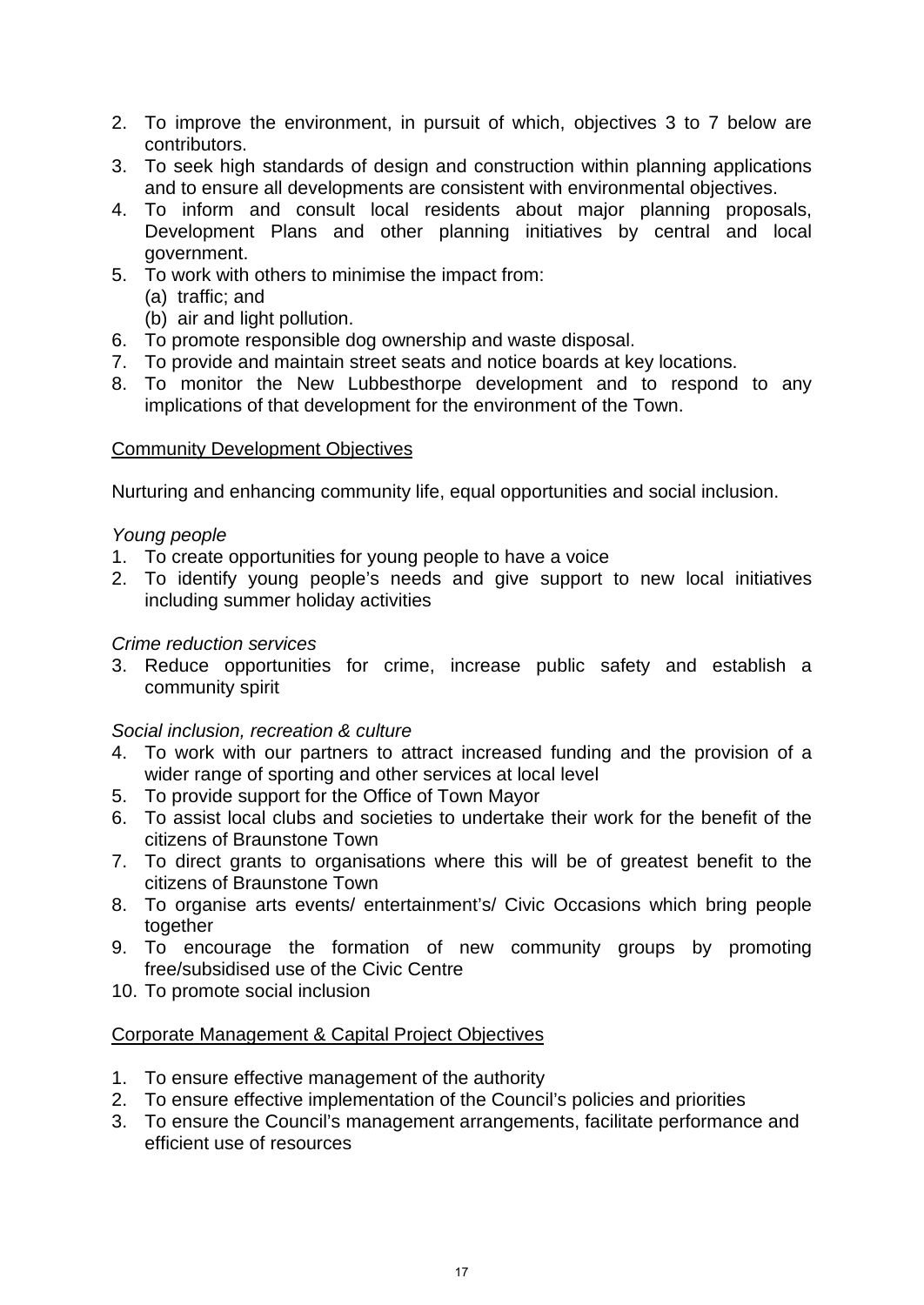- 4. To provide efficient and effective office services to support the Council's activities
- 5. To provide efficient and effective support to the democratically elected members to enable them to make policy decisions
- 6. To provide efficient and effective information to committees
- 7. To deal with telephone calls, and personal callers, promptly, courteously and efficiently
- 8. To ensure and arrange effective staff training
- 9. To develop a motivated workforce with the necessary knowledge, experience and skills to implement the Council's policies and services
- 10. To maintain adequate personal records, health and safety controls, and fire evacuation polices
- 11. To manage and control land and property belonging to the Council
- 12. To maintain an effective filing and retrieval system
- 13. To undertake capital projects for the benefit of the citizens of Braunstone Town
- 14. To ensure that major repairs and renewals are satisfactory and undertaken on Council owned buildings
- 15. To provide office accommodation for the Council's administrative staff
- 16. To ensure the Council engages with the Community concerning its activities, including with consultative bodies, such as the Citizens' Advisory Panel.

# **Community Centres Objectives**

- 1. To provide and maintain high quality function rooms for use by hirers
- 2. To provide and maintain quality meeting rooms for Council and local community groups at low cost
- 3. To provide a Licensed Bar/Catering service for use by hirers and community groups at prices that are comparable with other similar establishments in the area
- 4. To maintain usage of the Centres for the benefit of the community

# Open Spaces & Parks Objectives

- 1. To provide and maintain parks and open spaces to a high standard
- 2. To provide quality sports facilities to meet identified needs
- 3. To provide and maintain play equipment to a high and safe standard
- 4. To help fight pollution and climate change by planting trees on our parks

*Adopted by Council 28th January 2021 (Minute Reference 5895).*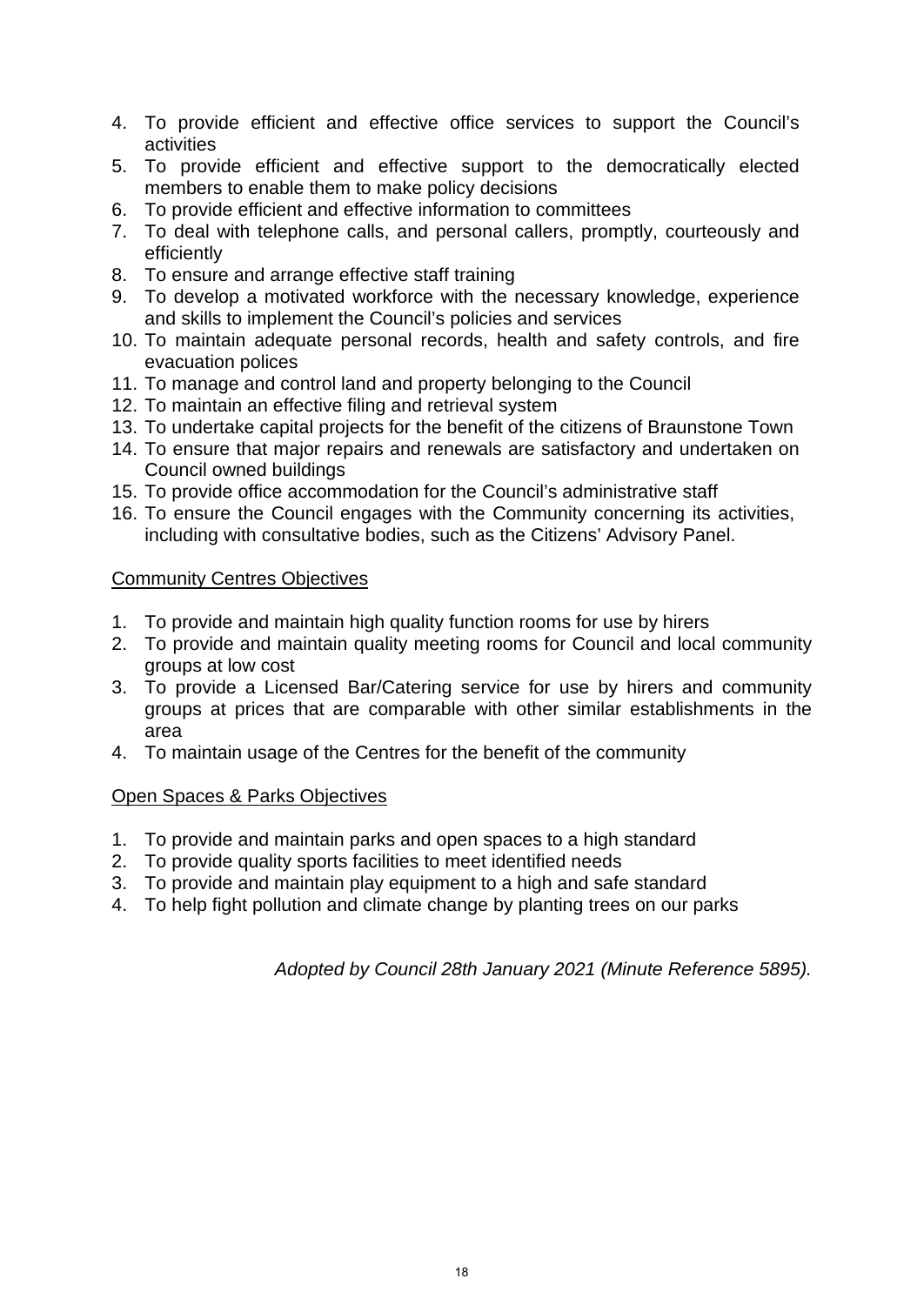

# **BRAUNSTONE TOWN COUNCIL**

# *CAPITAL PLAN 2021/2022*

# **APPENDIX 3**

The Council's Capital Projects have been identified through identified emerging priorities, the Annual Survey, the Citizens' Advisory Panel and the Parish Plan. A review of the Council's Open Spaces and Parks identified priorities for Capital improvements should external funding arise, as a result Policy & Resources Committee on 11th April 2013 adopted "Proposals and Priorities for Improvements to Our Parks and Open Spaces", which form part of this programme.

Each year Policy & Resources Committee, when considering the budget estimates and precept for the forthcoming financial year, reviews progress with Capital Projects and updates the list according to funding and priorities. The Capital Plan forms the foundation of the strategic investment and improvement works undertaken by the Town Council in the year ahead. The Capital Plan proposals are considered and approved at Full Council in January when the budget and precept is set.

| <b>Parks and Open Spaces Projects</b>     |                                                                                                                                                                                                                                           |                                                                         |  |
|-------------------------------------------|-------------------------------------------------------------------------------------------------------------------------------------------------------------------------------------------------------------------------------------------|-------------------------------------------------------------------------|--|
| <b>Park</b>                               | <b>Project</b>                                                                                                                                                                                                                            | <b>Notes</b>                                                            |  |
| Franklin park                             | Improvement items identified by the Franklin<br>Park Working Group: completion of gravel path<br>in orchard (to enable access to lower part when<br>the ground is water logged)                                                           | Currently<br>scheduled for<br>2021/22                                   |  |
| <b>Impey Close</b><br>playground          | Resurface playground with rubber mulch under<br>play equipment and pathway (Rubber tiles<br>damaged and in places missing.<br><b>Surfaces</b><br>having been damaged subject to continued<br>vandalism).                                  | Once open space<br>registered with the<br>Council                       |  |
| Mossdale<br>Meadows &<br><b>Merrileys</b> | Replace vehicle and pedestrian culvert<br>bridges at Mossdale Meadows. Existing<br>culverts are not suitable for flow of water<br>which causes flooding on the park on a regular<br>basis                                                 | <b>Priority</b><br><b>Project</b><br>for 2021/22                        |  |
|                                           | (from<br><b>Bridlepath</b><br>resurfacing<br>Kingsway<br>entrance through to Jelson owned land)<br>Possible resurfacing of footpaths<br>Toddler swings (estimated five year life span -<br>medium risk) MM                                | On-hold<br>pending<br>review<br>and<br>availability<br>0f<br>resources  |  |
|                                           | Refurbishment of Changing Rooms and Sports<br>facilities at Mossdale Pavilion. The Changing<br><b>Facilities and Social Facilities could make more</b><br>effective use of the space and are in need of<br>improvement and modernisation. | Once<br>Shakespeare Park<br>Improvements<br>completed<br>scheduled 2021 |  |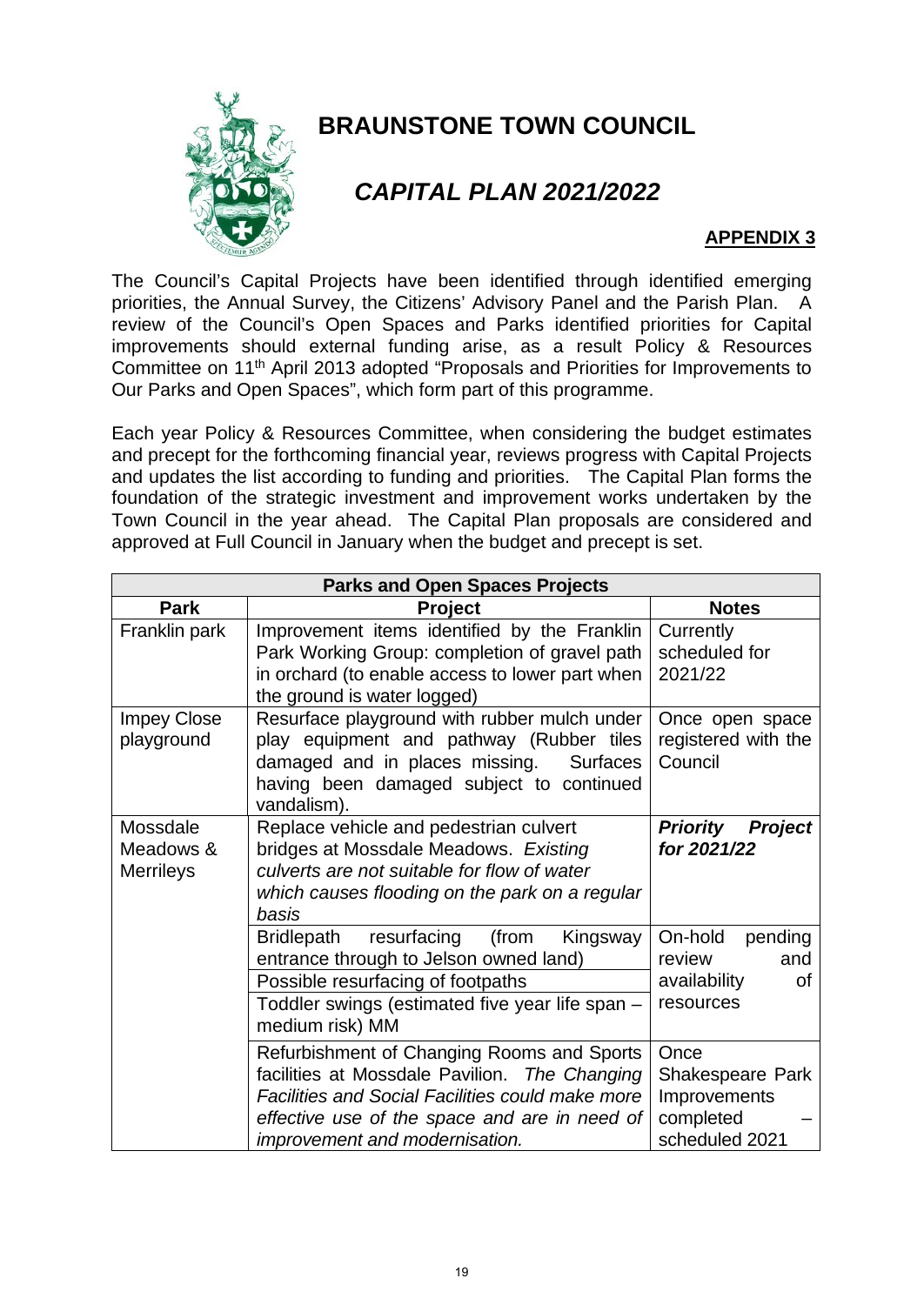| <b>Parks and Open Spaces Projects (continued)</b> |                                                                                                                                                                                                                                                                                                                                                                                                                                                                                                                                                                                                                                                                                                                                                                                                                                                                                                                            |                                                                                                                                                                                                                                      |  |
|---------------------------------------------------|----------------------------------------------------------------------------------------------------------------------------------------------------------------------------------------------------------------------------------------------------------------------------------------------------------------------------------------------------------------------------------------------------------------------------------------------------------------------------------------------------------------------------------------------------------------------------------------------------------------------------------------------------------------------------------------------------------------------------------------------------------------------------------------------------------------------------------------------------------------------------------------------------------------------------|--------------------------------------------------------------------------------------------------------------------------------------------------------------------------------------------------------------------------------------|--|
| <b>Park</b>                                       | <b>Project</b>                                                                                                                                                                                                                                                                                                                                                                                                                                                                                                                                                                                                                                                                                                                                                                                                                                                                                                             | <b>Notes</b>                                                                                                                                                                                                                         |  |
| Mossdale<br>Meadows &                             | Roof Insulation at Mossdale Depot and Sports<br>There is currently no<br>Changing Rooms.                                                                                                                                                                                                                                                                                                                                                                                                                                                                                                                                                                                                                                                                                                                                                                                                                                   | Once<br>Shakespeare Park                                                                                                                                                                                                             |  |
| <b>Merrileys</b>                                  | central heating at the premises, with electric                                                                                                                                                                                                                                                                                                                                                                                                                                                                                                                                                                                                                                                                                                                                                                                                                                                                             | Improvements                                                                                                                                                                                                                         |  |
| Continued                                         | heaters for the staff room at the Depot. The                                                                                                                                                                                                                                                                                                                                                                                                                                                                                                                                                                                                                                                                                                                                                                                                                                                                               | completed                                                                                                                                                                                                                            |  |
|                                                   | building is not energy efficient and needs to be<br>both in the short and long term to reduce                                                                                                                                                                                                                                                                                                                                                                                                                                                                                                                                                                                                                                                                                                                                                                                                                              | scheduled 2021                                                                                                                                                                                                                       |  |
|                                                   | energy use and costs.                                                                                                                                                                                                                                                                                                                                                                                                                                                                                                                                                                                                                                                                                                                                                                                                                                                                                                      |                                                                                                                                                                                                                                      |  |
|                                                   | Flood Prevention at Parks Depot. Depot has                                                                                                                                                                                                                                                                                                                                                                                                                                                                                                                                                                                                                                                                                                                                                                                                                                                                                 | Work in progress                                                                                                                                                                                                                     |  |
|                                                   | recently been the subject of flooding incidents                                                                                                                                                                                                                                                                                                                                                                                                                                                                                                                                                                                                                                                                                                                                                                                                                                                                            | to undertake the                                                                                                                                                                                                                     |  |
|                                                   | following heavy and prolonged rain. The depot<br>is lower than the adjacent concrete pathway.                                                                                                                                                                                                                                                                                                                                                                                                                                                                                                                                                                                                                                                                                                                                                                                                                              | work                                                                                                                                                                                                                                 |  |
|                                                   | Engineer to design drainage/flood prevention<br>scheme.                                                                                                                                                                                                                                                                                                                                                                                                                                                                                                                                                                                                                                                                                                                                                                                                                                                                    |                                                                                                                                                                                                                                      |  |
|                                                   | of bio-fuel<br>boiler at<br>Installation<br>Mossdale<br>Pavilion for heating the Sports Facilities and<br>Parks Depot. There is no heating at the<br>There are electric heaters for the<br>premises.<br>staff room at the Depot, which are inefficient<br>and a higher risk for fire. The Town Council<br>has to pay at the Waste Disposal site to tip<br>hedge and tree cuttings, which could be reused<br>to fuel heating system.                                                                                                                                                                                                                                                                                                                                                                                                                                                                                        | Once<br>Shakespeare Park<br>Improvements<br>completed<br>scheduled 2020                                                                                                                                                              |  |
| Shakespeare<br>Park                               | Consider alternatives to respond to problems<br>of burst water pipes from the water tank<br>currently sited on top of the football changing<br>rooms (possible options, heating of tank or<br>removal and installation of electric showers in<br>the changing rooms)<br>Replacement to Perimeter fencing of Tennis<br>Courts<br>Bowling Club Pavilion - (has an expected 10 -<br>15 year life span remaining) Consider options<br>for the long term future of the building and<br>possible future wider community use, and<br>replacement of building, and the existing<br>club's<br>involvement in<br>sourcing funding<br>opportunities for the replacement.<br>Provide<br>additional<br>basketball/netball<br>nets/marking to existing tennis courts to<br>provide an all-year use for the facility.<br>Additional balance in play area (2-5 or $5 - 12$<br>age group)<br>Additional Spinning Equipment in play area (2- | Part of<br><b>Shakespeare Park</b><br>Improvement and<br>Development<br>Project, currently<br>scheduled for<br>completion in<br>Spring 2021.<br><b>Priority Project</b><br>underway and<br>scheduled for<br>completion in<br>2021/22 |  |
|                                                   | 5 year or $5 - 12$ year age group) including<br>installation                                                                                                                                                                                                                                                                                                                                                                                                                                                                                                                                                                                                                                                                                                                                                                                                                                                               |                                                                                                                                                                                                                                      |  |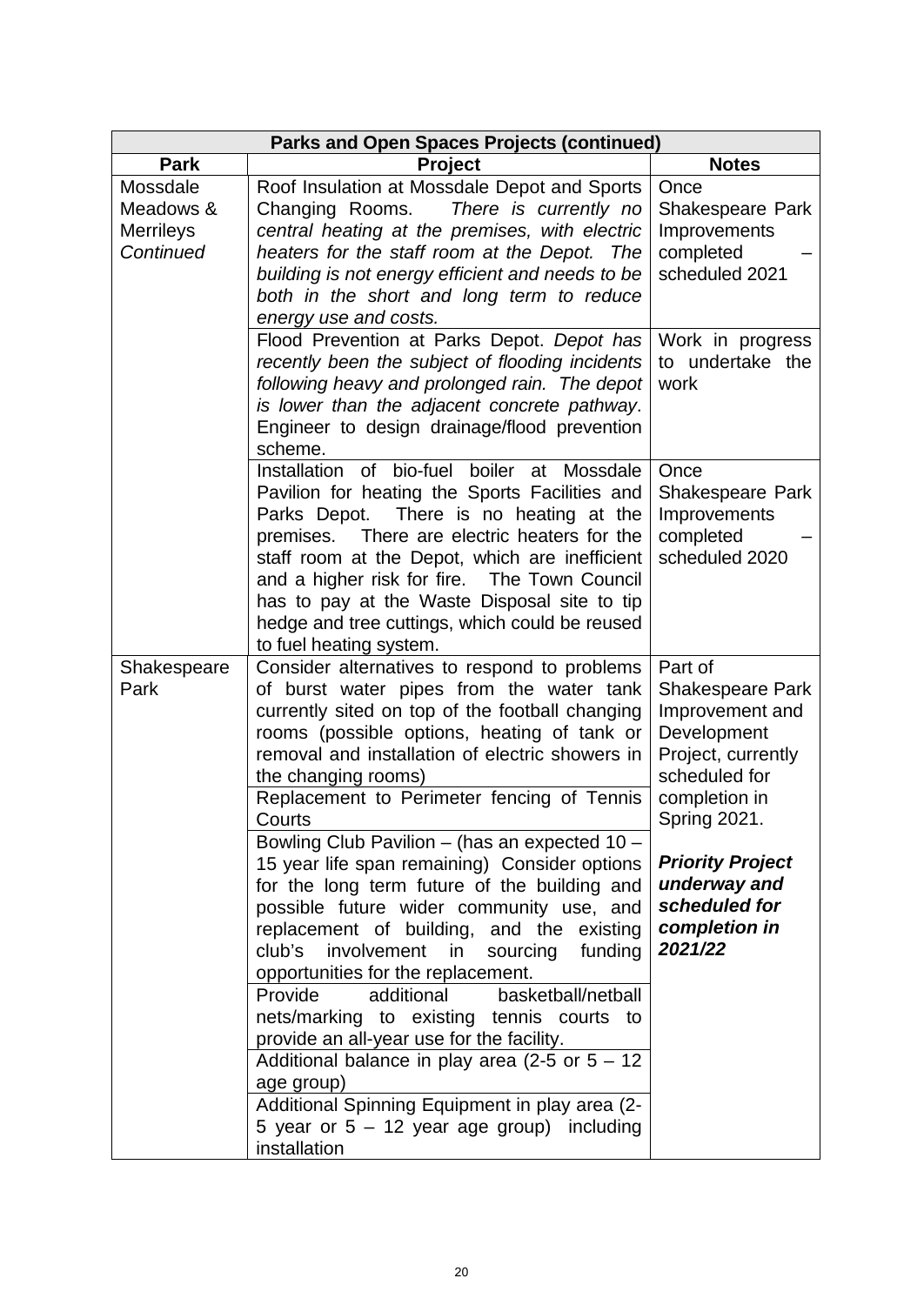| <b>Parks and Open Spaces Projects (continued)</b> |                                                                                                               |                         |  |
|---------------------------------------------------|---------------------------------------------------------------------------------------------------------------|-------------------------|--|
| <b>Park</b>                                       | <b>Project</b>                                                                                                | <b>Notes</b>            |  |
| Shakespeare                                       | Safety Surface installed at toddler area                                                                      | <b>Priority Project</b> |  |
| Park                                              | Additional seat in play area                                                                                  | underway and            |  |
| Continued                                         | Improvements to the entrance to the park area                                                                 | scheduled for           |  |
|                                                   | (access from the car park to the park)                                                                        | completion in           |  |
|                                                   | Safety Surface in play area                                                                                   | 2021/22 (see            |  |
|                                                   |                                                                                                               | above)                  |  |
| <b>All Parks</b>                                  | Purchase of a wood chipper. To enable the   To be scheduled.<br>installation of a bio-fuel boiler at Mossdale |                         |  |
|                                                   | Depot and Sports Changing Rooms.<br>10                                                                        |                         |  |
|                                                   | reduce waste and waste tipping costs to tip                                                                   |                         |  |
|                                                   | hedge and tree cuttings, which could be reused                                                                |                         |  |
|                                                   | to fuel heating system in pavilion. Chippings                                                                 |                         |  |
|                                                   | can also be used to make natural pathways.                                                                    |                         |  |

| <b>Community Centres Projects</b> |                                                                                                                                                                                                                                                                                                                                                             |                                                                                                                                 |  |
|-----------------------------------|-------------------------------------------------------------------------------------------------------------------------------------------------------------------------------------------------------------------------------------------------------------------------------------------------------------------------------------------------------------|---------------------------------------------------------------------------------------------------------------------------------|--|
| <b>Building</b>                   | <b>Project</b>                                                                                                                                                                                                                                                                                                                                              | <b>Notes</b>                                                                                                                    |  |
| Civic<br>Centre                   | Refurbishment of both sets of Toilets including<br>exploring the provision of a Changing Places<br>Toilet. The current toilets are approximately 20<br>years old. The refurbishment of the toilets<br>provided an opportunity to ensure that the Civic<br>Centre toilet facilities are fully accessible.                                                    | <b>Priority Project</b><br>for 2021/22                                                                                          |  |
|                                   | Refurbishment of the Civic Centre Bar, Kitchen<br>and Store Facilities (To enable the expansion of<br>the facility to provide a café service during the day<br>and additional lunches and meals, utilising the<br>space more effectively and providing a wider<br>community social space).                                                                  | <b>Priority Project</b><br>for 2021/22                                                                                          |  |
|                                   | Council Chamber internal refurbishment:<br>Heating/Air Conditioning<br>Mood Lighting<br>$\bullet$<br>Audio / Visual Equipment, including sound and<br>loop system and fixed projector. The facilities are<br>in need of modernisation for users and hirers: the<br>used for meetings, consultations,<br>is<br>room<br>seminars, training and social events. | On-hold<br>pending<br>review<br>and<br>availability<br>οf<br>resources                                                          |  |
|                                   | Sound proofing of Partition Doors between<br>Ravenhurst / Winstanley Rooms. Complaints from<br>hirers about noise from adjoining room, potential<br>impact on ability to hire both rooms separately.                                                                                                                                                        | <b>Not</b><br>required<br>if<br>current proposals<br>to refurbish toilets<br>and provide a new<br>kitchen facility go<br>ahead. |  |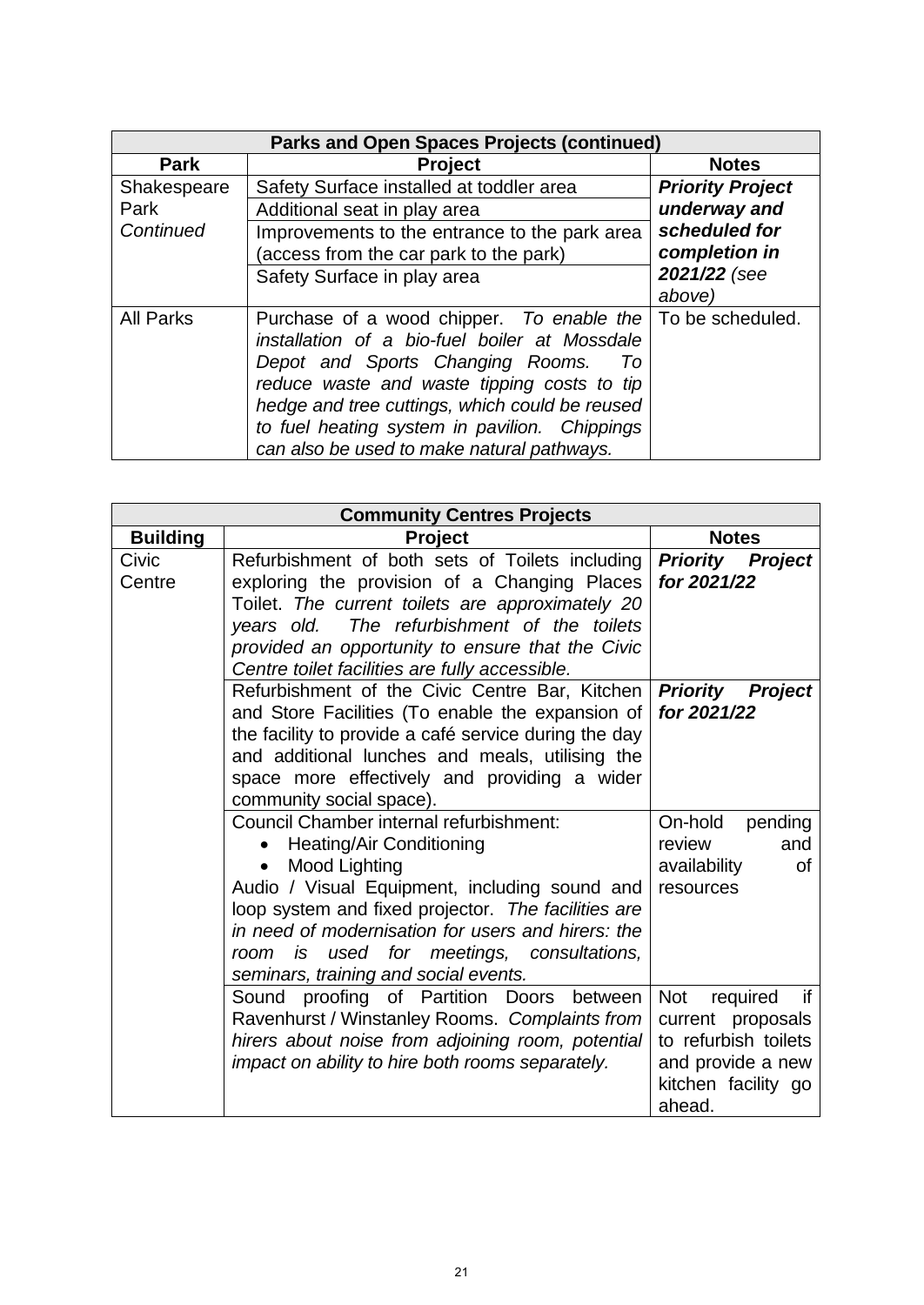| <b>Community Centres Projects</b> |                                                                                                                                                                                                                                                                                                   |                                                  |  |
|-----------------------------------|---------------------------------------------------------------------------------------------------------------------------------------------------------------------------------------------------------------------------------------------------------------------------------------------------|--------------------------------------------------|--|
| <b>Building</b>                   | <b>Project</b>                                                                                                                                                                                                                                                                                    | <b>Notes</b>                                     |  |
| Civic<br>Centre<br>Continued      | Refurbishment/Replacement of Fire Doors<br>in<br>Council Chamber. Some doors and frames are<br>rotten and doors stick when the frames swell in<br>Potential to hinder exit in an<br>the damp.<br>emergency.                                                                                       | Currently<br>scheduled for<br>2021/22            |  |
|                                   | Fosse Room - Audio / Visual Equipment,<br>including sound and loop system and fixed<br>projector (The facilities are in need of<br>modernisation for users and hirers: the room is<br>used for meetings, consultations, seminars and<br>training).                                                | Currently<br>scheduled for<br>2021/22            |  |
|                                   | Civic<br>Refurbishment; Council<br>Roof<br>Centre<br>The roof on the Council Chamber<br>Chamber side.<br>and Fosse Room is leaking and has received<br>Advice is that the roof has<br>several patches.<br>passed its life<br>will<br>expectancy<br>and<br>need<br>refurbishing in the short term. | To be scheduled.                                 |  |
|                                   | Replacement of Civic Centre Windows.<br>The<br>windows are over 20 years old and do not meet<br>modern insulation standards. Some are unsafe to<br>open.                                                                                                                                          | To be scheduled.                                 |  |
| <b>Both</b><br><b>Centres</b>     | Repainting of Rooms in both Civic Centre and<br>Thorpe Astley Community Centre where there is<br>dirt or damage (to ensure rooms are attractive to<br>hirers).                                                                                                                                    | <b>Priority</b><br><b>Project</b><br>for 2021/22 |  |
|                                   | Installation of hearing loop systems in main rooms<br>at both Community Centres. Item already<br>included where refurbishment of specific rooms<br>has been identified.                                                                                                                           | To be scheduled.                                 |  |

| <b>Library Projects</b>                                                                                                                                |              |     |  |  |
|--------------------------------------------------------------------------------------------------------------------------------------------------------|--------------|-----|--|--|
| <b>Project</b>                                                                                                                                         | <b>Notes</b> |     |  |  |
| Installation of LED lighting at the Library. The Library building Scheduled<br>has not been converted to LED lighting; conversion will reduce 2021/22. |              | for |  |  |
| energy use and costs.                                                                                                                                  |              |     |  |  |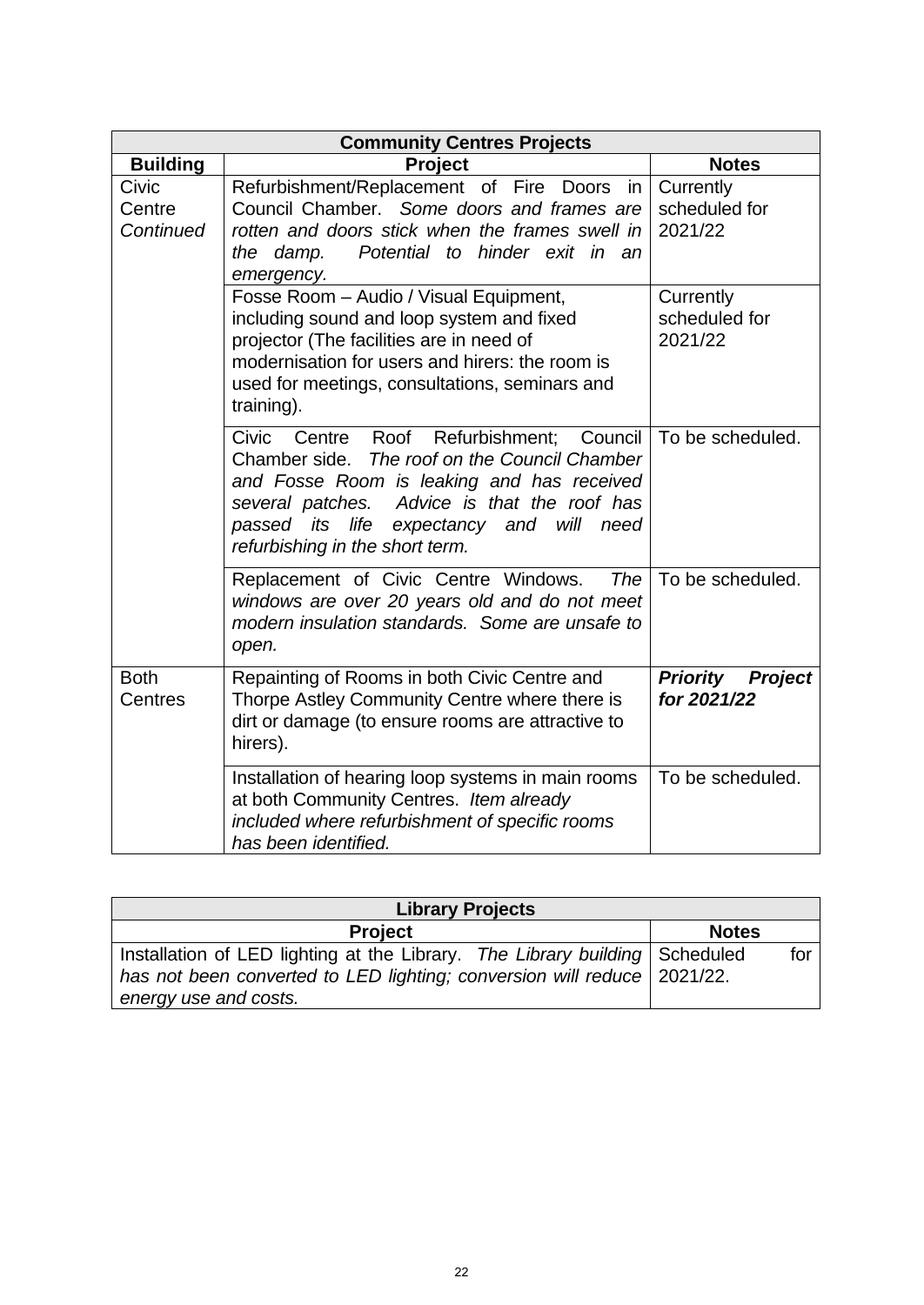| <b>General Projects</b>                                                                                                          |                                                                                                                                                                                                                                                                                                                                                                                                                                                                                                                   |                                                                                              |  |  |
|----------------------------------------------------------------------------------------------------------------------------------|-------------------------------------------------------------------------------------------------------------------------------------------------------------------------------------------------------------------------------------------------------------------------------------------------------------------------------------------------------------------------------------------------------------------------------------------------------------------------------------------------------------------|----------------------------------------------------------------------------------------------|--|--|
| Location                                                                                                                         | <b>Project</b>                                                                                                                                                                                                                                                                                                                                                                                                                                                                                                    | <b>Notes</b>                                                                                 |  |  |
| <b>Civic Centre</b><br>and Franklin<br>Park Car<br>Parks                                                                         | Resurfacing/ Relining of Civic Centre, including<br>exploring new handrails along footpath on<br>entrance slope from Welcome Avenue, and<br>Franklin Park Car Parks. Poor quality of the<br>surface, particularly near entrances<br>and<br>patching is costly and inefficient.<br>Lines are<br>currently fading and can be relined following<br>resurfacing. The slope at the Civic Centre is<br>considered steep and potentially presented<br>difficulties for wheel chair users and those who<br>are less able. | Currently<br>scheduled<br>for<br>2021/22                                                     |  |  |
| Installation<br>οf<br>Solar<br>Panels<br>both<br>at<br>Community<br><b>Centres</b><br>and<br>Shakespeare<br><b>Park Pavilion</b> | The Town Council has undertaken energy<br>saving projects such as LED Lighting and<br>installation of new heating and air conditioning<br>systems. Shakespeare Park Pavilion will be<br>built to current efficiency standards. The next<br>stage for both reducing the impact on climate<br>change and making savings is generation of<br>the Council's electricity<br>some<br>of<br>from<br>renewable sauces.                                                                                                    | To be scheduled.                                                                             |  |  |
| Improvements<br>Cycling<br>to<br><b>Facilities</b>                                                                               | Cycle lock-up rails are available at both<br>Centres and will be available at the new<br>Shakespeare Pavilion. To encourage cycling<br>and to ensure parked cycles are safe -<br>consider covers, lock ups, better signage and<br>CCTV coverage.                                                                                                                                                                                                                                                                  | To be scheduled.                                                                             |  |  |
| Gateway<br>signage to the<br>Town on the<br>new road from<br>Lubbesthorpe                                                        | The Town Council was responsible for the<br>Town's place signs and would be responsible<br>for installation of such signs at the new<br>gateway and could explore incorporating<br>speed reminders and/or safety messages.                                                                                                                                                                                                                                                                                        | To be scheduled<br>once the road has<br>been adopted by<br>Leicestershire<br>County Council. |  |  |
| <b>Thorpe Astley</b><br>Gateways                                                                                                 | Gateway signage at the entrances to Thorpe<br>Astley estate                                                                                                                                                                                                                                                                                                                                                                                                                                                       | Scheduled<br>February / March<br>2021.                                                       |  |  |
| Provide<br>new,<br>improved and<br>enhanced<br>notice boards<br>at<br>key<br>locations                                           | Over the past few years, many notice boards<br>have fallen into disrepair and have<br>been<br>removed. Some existing notice boards are in<br>need of refurbishment and replacement. Some<br>notice boards are located where there isn't a<br>high level of footfall, while some key locations<br>do not have notice boards.                                                                                                                                                                                       | Rolling<br>programme over 5<br>years.                                                        |  |  |

*Adopted by Council 28th January 2021 (Minute Reference 5896).*